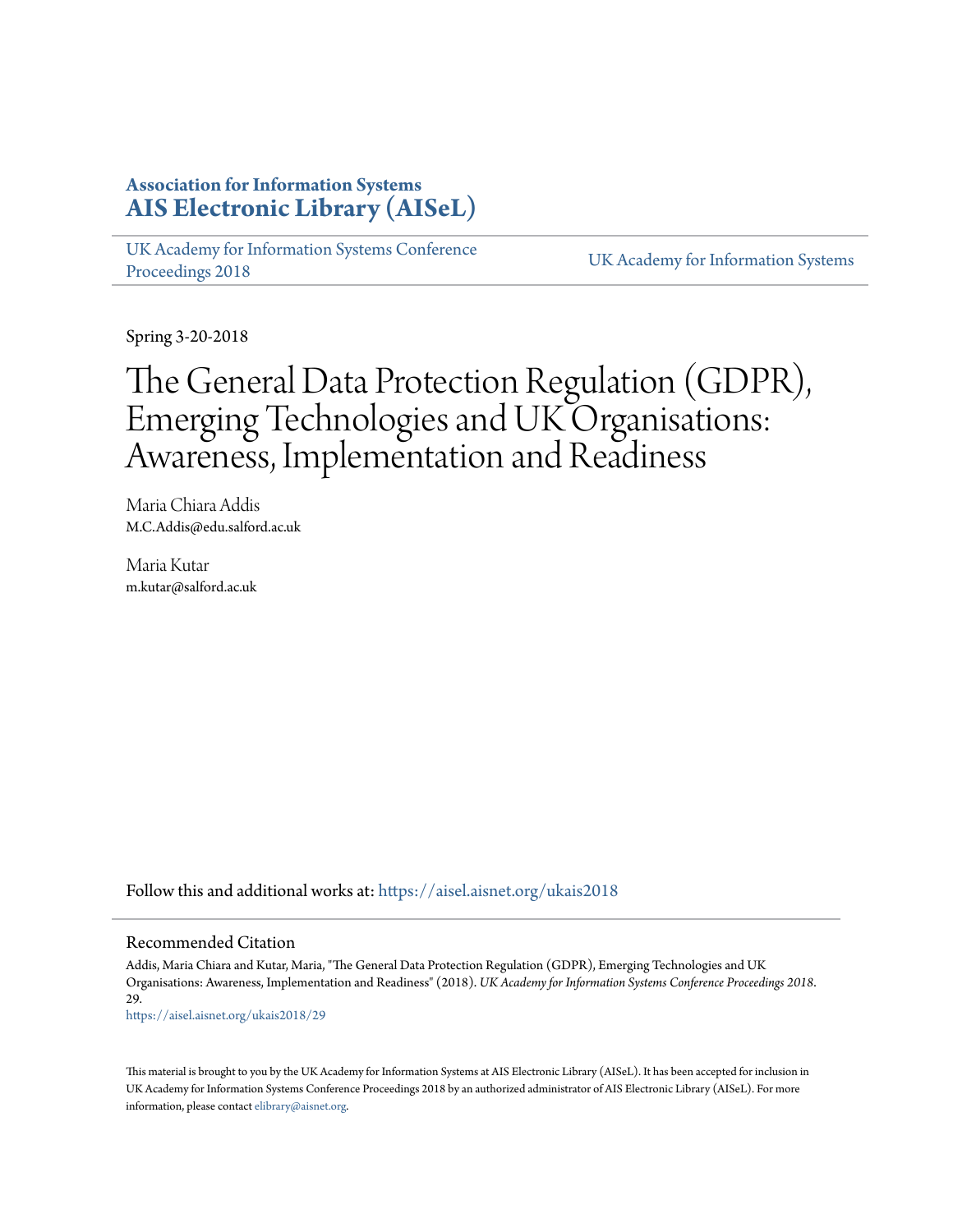# **The General Data Protection Regulation (GDPR), Emerging Technologies and UK Organisations: Awareness, Implementation and Readiness**

**Chiara Addis** *Salford Business School, Salford, UK* Email: M.C.Addis@edu.salford.ac.uk

#### **Maria Kutar**

*Salford Business School, Salford, UK* Email: m.kutar@salford.ac.uk

## **Abstract**

*The GDPR will be enforceable in May 2018 and its impact is expected to be significant, both in Europe and outside Europe. To date, many UK organisations are still unaware of the new legislation, with most still focused on the first implementation stage. A high number of organisations are expected not to be GDPR compliant, and therefore potentially liable to high sanctions. This paper draws upon research on the GDPR and organisations in the UK, carried out in 2017. The research intended to explore the relation between the GDPR and emerging technologies, and the impact of the new legislations on adopters of emerging technologies. The study aimed to understand knowledge, implementation and impact of the new legislation, its relation to emerging technologies and its future in the UK, particularly considering the impact of Brexit. The research results can help to understand the current state of awareness and implementation of the new data protection legislation in the UK.*

**Keywords**: GDPR, Data Protection, Information Systems, Emerging Technologies, European Union, Brexit

## **1, Introduction**

The European General Data Protection Regulation  $(GDPR)^{1}$  is the new legislation on Data Protection becoming enforceable across the European Union in May 2018. The GDPR strengthens the protection of personal data of individuals in the European Union and simplifies data law within the European Union. The coincides with a time at which Emerging Technologies (such as Cloud Computing, Big Data, The Internet

 <sup>1</sup> (Regulation EU 2016/679 of the European Parliament and of the Council of 27 April 2016 on the protection of natural persons with regard to the processing of personal data and on the free movement of such data, 2016)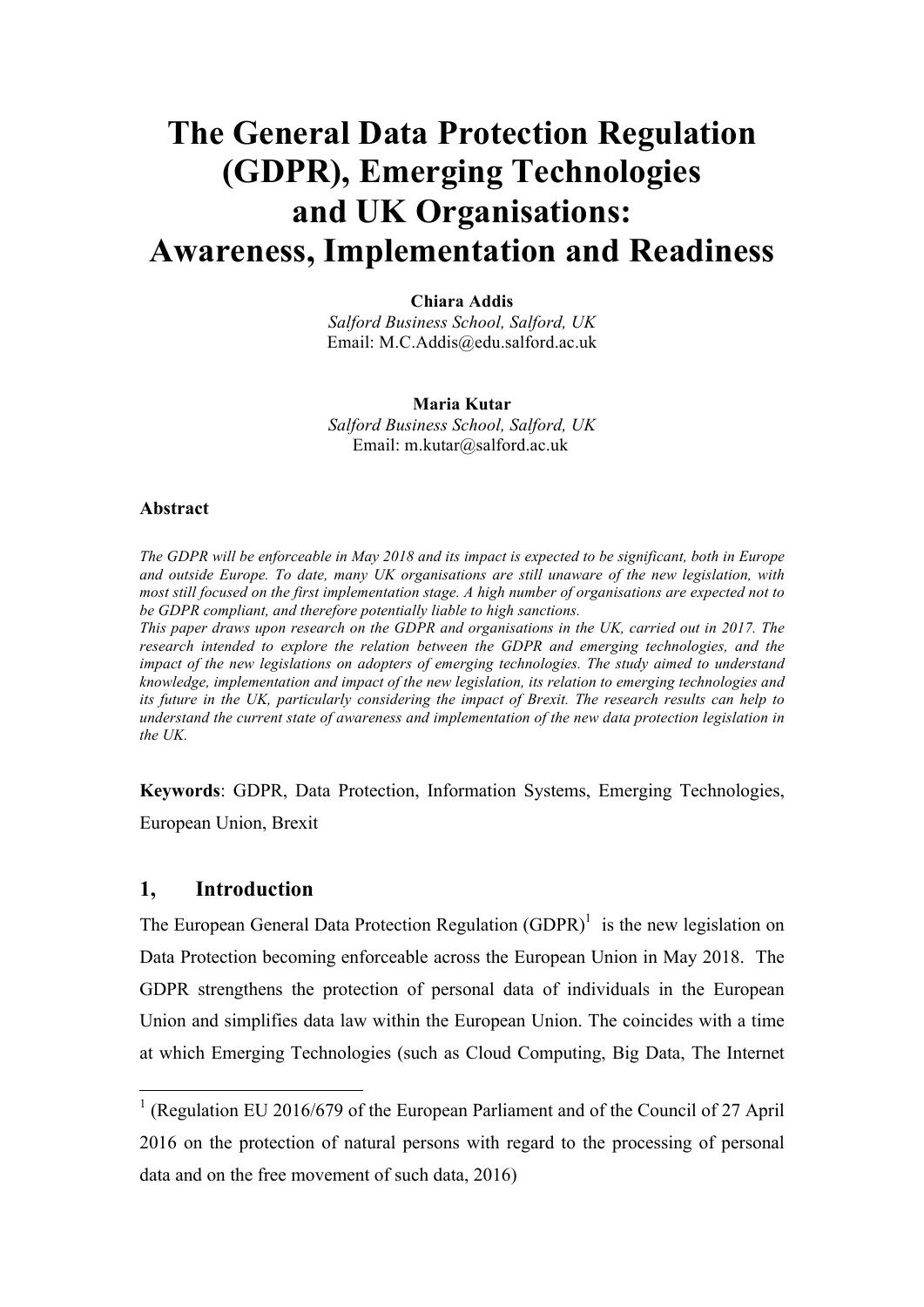of Things, AI, VR/AR) are producing an enormous amount of data, and the implications for Data Protection are significant but unclear. The impact of the GDPR on European and Non-European organisations is significant. However, to date many organisations are still unaware of the new legislation and its complexity, while others are still focusing on the first implementation stage. A high number of organisations are expected not to be GDPR compliant, and thus potentially exposed to the new high sanctions introduced.

This paper focuses on UK organisations, explores the Regulations' impact and their relation to emerging technologies, and how UK organisations foresee the future of Data Protection, especially considering the uncertainty created by the Brexit Referendum.

# **2. GDPR – The Context**

The GDPR was adopted in April 2016 after four years of discussions. It will become enforceable on 25 May 2018 providing uniform Data Protection within the European Union, and it will constitute the first update of Data Protection regulations since the Data Protection Act/DPA 1998 (Gov.UK, 1998), which enabled the 1995 EU Data Protection Directive (Directive 95/46/EC of the European Parliament, 1995), to be enacted in the UK. The GDPR is expected to have an impact on both data security and business outcomes. Its implementation may be expensive and time consuming where organisations need to implement solutions for preventing attacks, analysing and responding rapidly to breaches, although the cost will be dependent on the current levels of organisational compliance with data protection legislation According to global research conducted by Dell Software (2016), Digital/IT companies were lacking a general awareness about the GDPR: 97% of companies did not have a plan to prepare for GDPR, and only 9% of IT and business professionals were confident that they would be fully ready in May 2018.

A recent survey conducted by the international law firm Paul Hastings and published by Computer Week (Ashford, 2018) suggests that more than 90% of the US and UK companies believe they will be compliant in May 2018. However, the same survey shows other worrying data. Only 39% of the UK companies and 47% of companies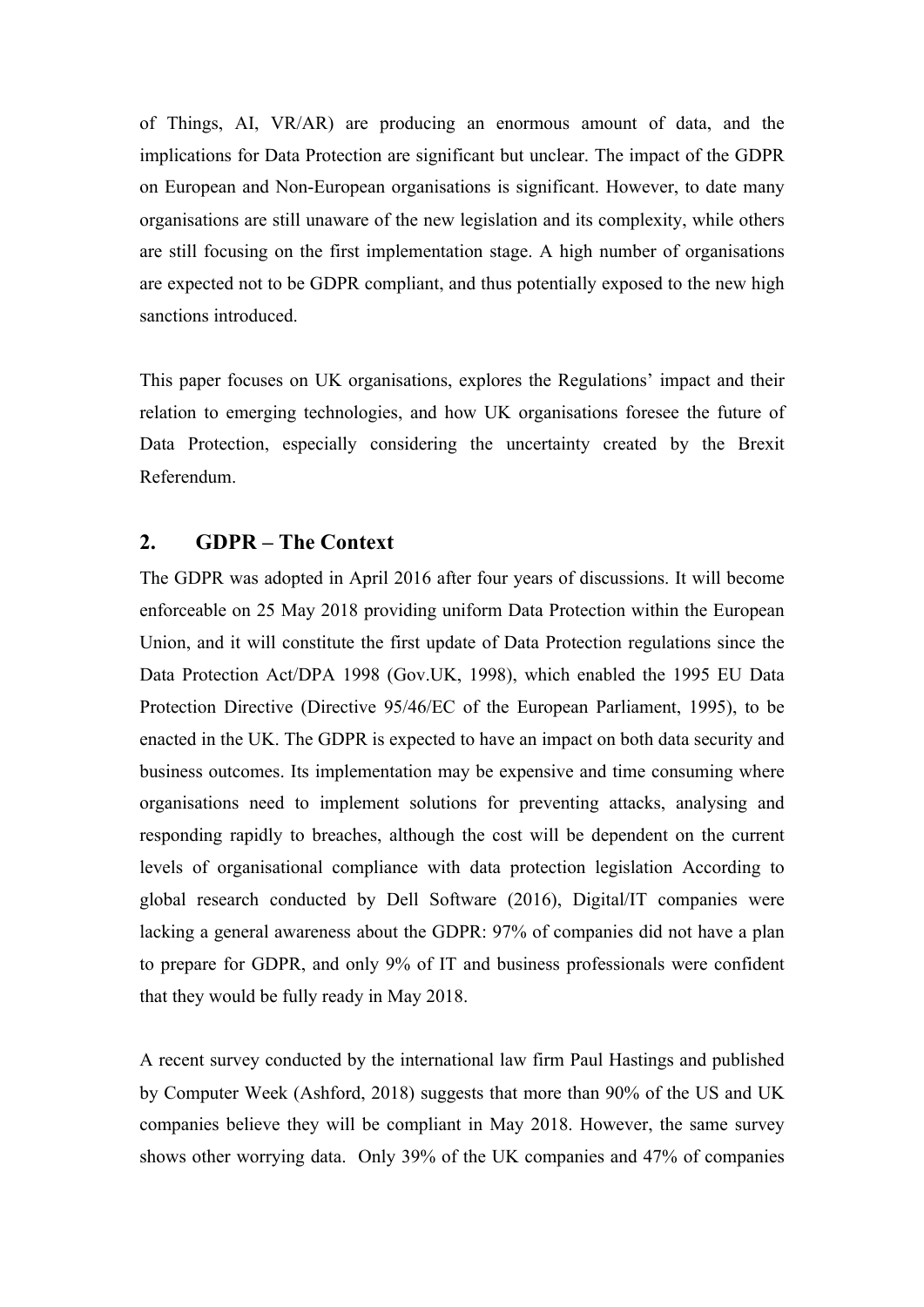in the States have GDPR projects in place, with only a third getting specific support from third parties with their GDPR implementation.

## **2.1 GDPR – The Essentials**

The GDPR formalises some concepts already developed through the courts and provides higher accountability and transparency (Kolah & Foss). While many concepts in the GDPR are similar to the existing UK Data Protection Act, others constitute a significant improvement (ICO, 2016). In this section we outline the areas of change against current legislation.

## **Global reach**

The new Data Protection legislation will have a global application. It applies to entities and subjects based in the EU, and to entities based outside the UE that handle EU citizens and residents' data (Art.3). Therefore, Non-EU organisations that process data of individuals who are in the European Union, and do business in Europe must comply with the new regulation.

## **Definition of Personal Data**

Under Article 4.1 …any information related to an identified or identifiable (living) natural person ('data subject') ...who can be identified, directly or indirectly...by reference to an identifier such as a name, an identification number, location data, an online identifier or to one or more factors specific to the physical, physiological, genetic, mental, economic, cultural or social identity of that natural person. The definition includes digital footprints, such as IP addresses and cookies, which are extremely important for location based marketing and data security.

Under Article 9 the definition of Sensitive Personal Data (special categories of personal data) is also expanded, with the inclusion of Genetic and Biometric data. Recital 51, for example, prescribes that the processing of photographs should not systematically be considered processing of special categories of personal data as they are covered by the definition of biometric data only when processed through a specific technical means allowing the unique identification or authentication of a natural person. Such personal data should not be processed, unless processing is allowed in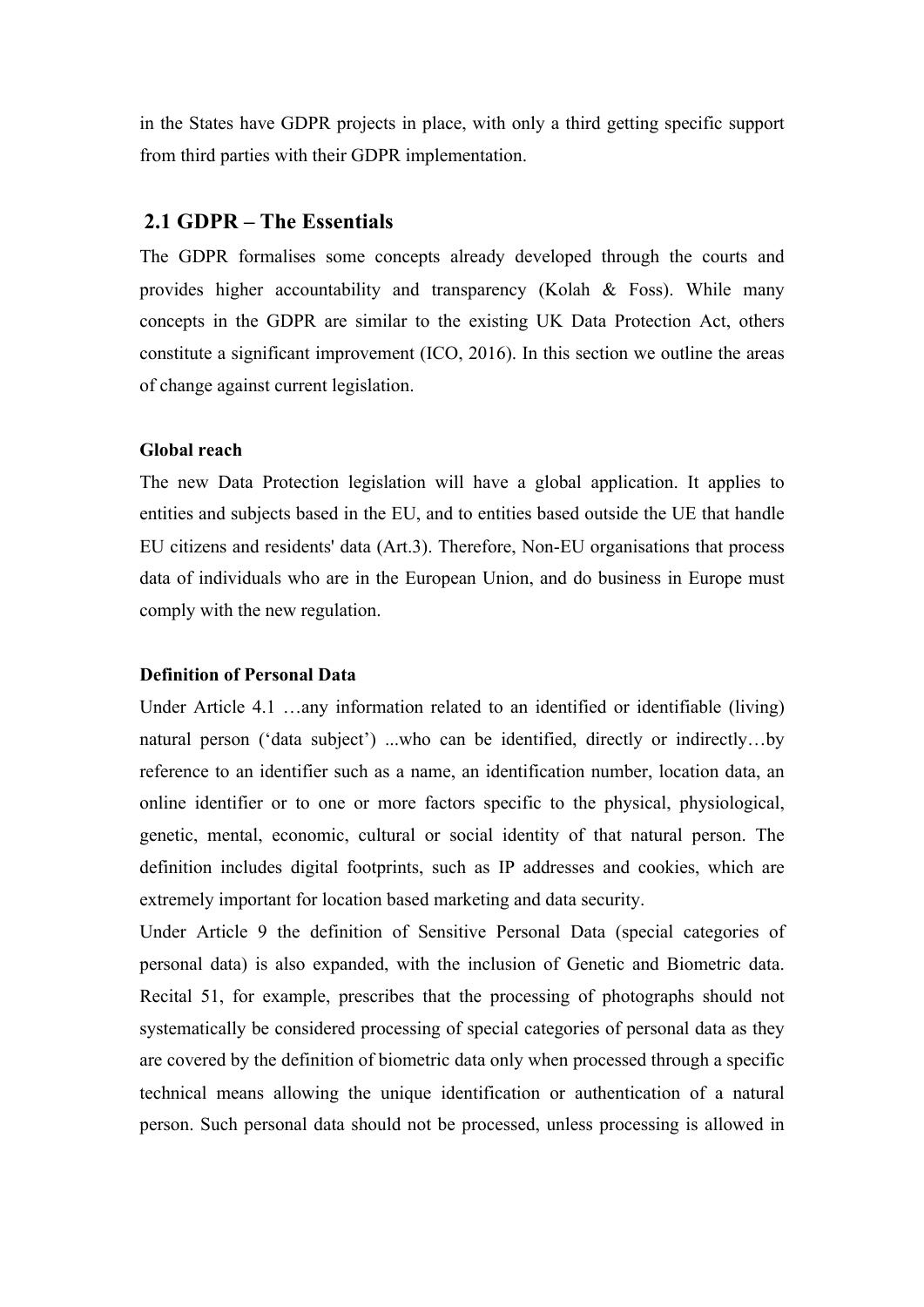specific cases set out in this Regulation (e.g where it is in a member states' public interest).

#### **Consent**

Where consent is given to collect, process and delete data it must be specific, informed, freely given, clear and affirmative (silence or pre-ticked boxes cannot be used to obtain consent, and that consent must be recorded and stored for audit purpose). Consent can be withdrawn at any time and it shall be as easy to withdraw as to give consent (Art 7).

## **Subject Access Requests (SAR)**

Data Subjects can request access to personal data. There is a new , shorter deadline for organisations to respond (30 days and not 40) and it can be requested not only in writing.

### **Data Portability**

A new right to have data exported onto a machine-readable format and transferred to another controller is introduced (Art 20).

## **Extended Right to be Forgotten**

The right for Data Subjects to ask entities (both controllers and processors) to delete and destroy personal data is extended, and can be requested not only for search pages (as per Directive 95) but also in other cases, such as Facebook pages (Art 18). This right is not an absolute right but can be requested in specific case, for example when: the data was unlawfully processed, or retaining the data is no longer necessary (in relation to the original purpose), or this is necessary to comply with a legal obligation. Under the GDPR, the present of unwarranted and substantial damage or distress is not a necessary condition for exercising this right. However, if the processing does cause damage or distress, this is likely to make the case for erasure stronger. Data Subjects can also oppose the processing (where there is no overriding legitimate interest for continuing to do it) or withdraw their consent. (ICO, 2017, p 19)

#### **Automated decisions, profiling and rights to explanation**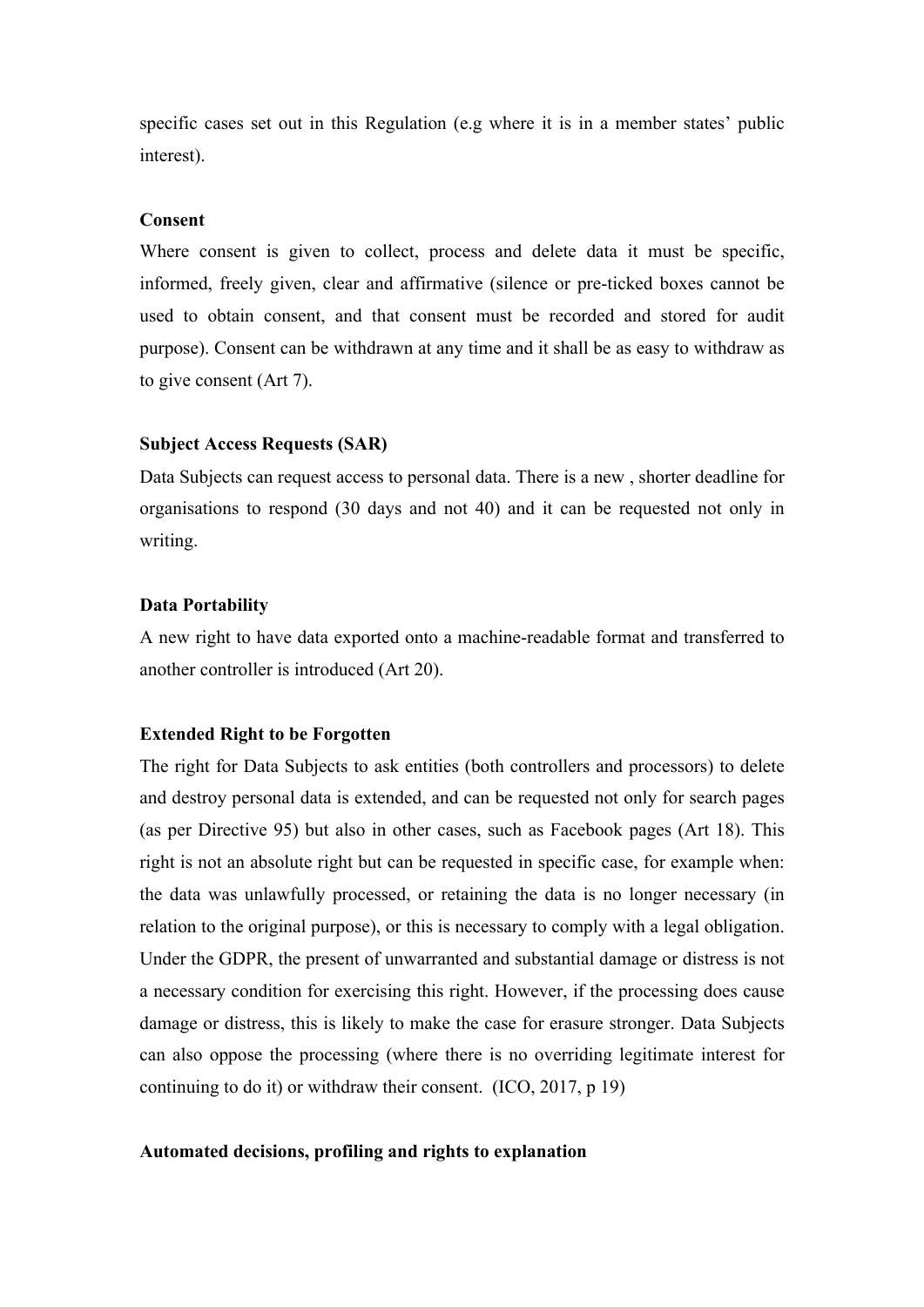GDPR introduces new requirements to provide greater transparency and more individual control. The GDPR introduces the definition of profiling (*Gathering information about an individual or group of individuals and analysing their characteristics or behaviour patterns in order to place them into a certain category or group, and/or to make predictions or assessments about their ability to perform a task; interests; or likely behaviour)*, new rights for data subjects and obligations for controllers (rights of explanation and the right to request human intervention).

#### **Controller and Processor**

Under the GDPR both have specific responsibilities, an expansion on the current situation.

#### **Data Protection Officer (DPO)**

The DPO is an independent GDPR role within an organisation to inform, advise and monitor compliance. Some organisations must have a data protection officer (DPO): if they are a public authority (except for courts acting in their judicial capacity); carry out large scale systematic monitoring of individuals (for example, online behaviour tracking); carry out large scale processing of special categories of data or data relating to criminal convictions and offences.

#### **Obligation to report breaches within 72 hours**

Data breaches (e.g. cyberattacks or loss of company laptops or mobiles) must be reported within 72 hours after having become aware of it, both to Regulators and to individuals "unless the personal data breach is unlikely to result in a risk to the rights and freedoms of natural persons" (Art 33), or if "the data is anonymised or encrypted". If the organisation does not report a breach, this will result in a double fine (for breach and missing communication).

## **Data Protection Impact Assessments (DPIAs)**

Organisations must perform a DPIA in order to understand the potential risks from processing data (Art 35). They are required in cases of:

-Systematic and extensive processing activities, including profiling, and in case of decisions that produce legal effects on individuals (Art 35 a)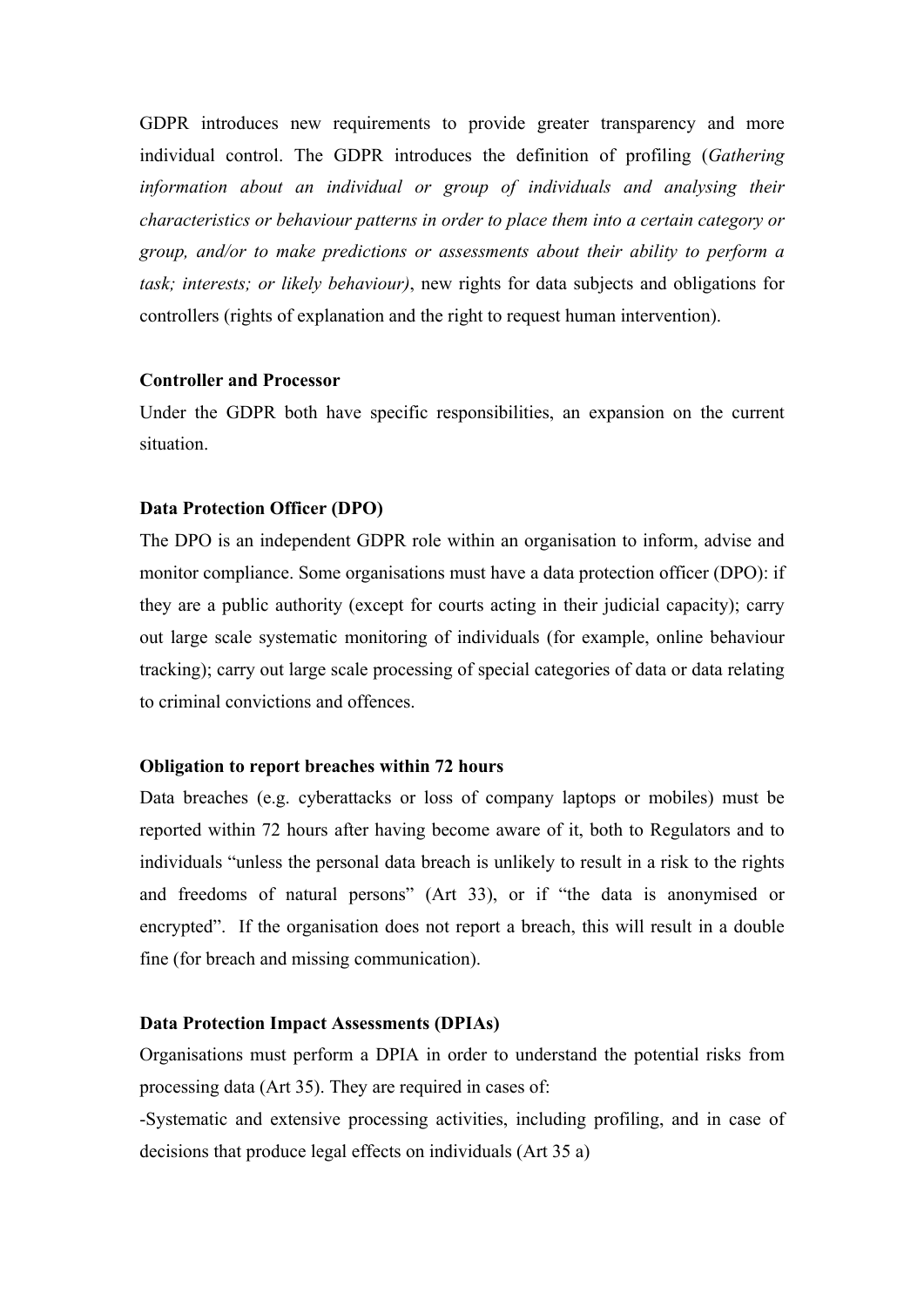-Large scale processing of special categories of data or personal data relation to criminal convictions or offences, including "processing a considerable amount of personal data at regional, national or supranational level…that affects a large number of individuals; and involves a high risk to rights and freedoms" (Recital 91). -Large scale, systematic monitoring of public areas (i.e. through use of CCTV) (ICO,

2017)

## **Privacy by Design and by Default**

Data protection needs to be taken into consideration from the beginning of any project (Art 25.1), and the controller must ensure that by default "only personal data which are necessary for each specific purpose of the processing are processed "(Art 25.2). By default, the highest privacy setting should be automatically applied to a new product, and by default, personal data should be kept only for the time necessary.

## **High Sanctions**

Organisations are required to demonstrate how they are complying with the GDPR, and Data Protection authorities can assess how they are using personal data (audit). Administrative fines in the case of non-compliance have been massively increased. Regulators can impose:

-Fines up to  $\epsilon$ 10m or up to 2% of the total worldwide annual turnover in case of minor breaches (Art 83.4).

-Fines up to  $\epsilon$ 20m or up to 4% of the total worldwide annual turnover in case of major breaches (Art 83.5) and in case of non-compliance with an order by the supervisory authority.

It can be seen that under GDPR there are a number of additional requirements on organisations and some existing areas have been strengthened. In the following section we explore the impact of GDPR on emerging technologies.

# **3. Impact of the GDPR on Emerging Technologies**

New technologies are creating increasing amounts of data (ICO, 2016) and the digital economy is growing. The European Union has been very active in both promoting Data-driven economy measures and protecting personal data of EU Citizens and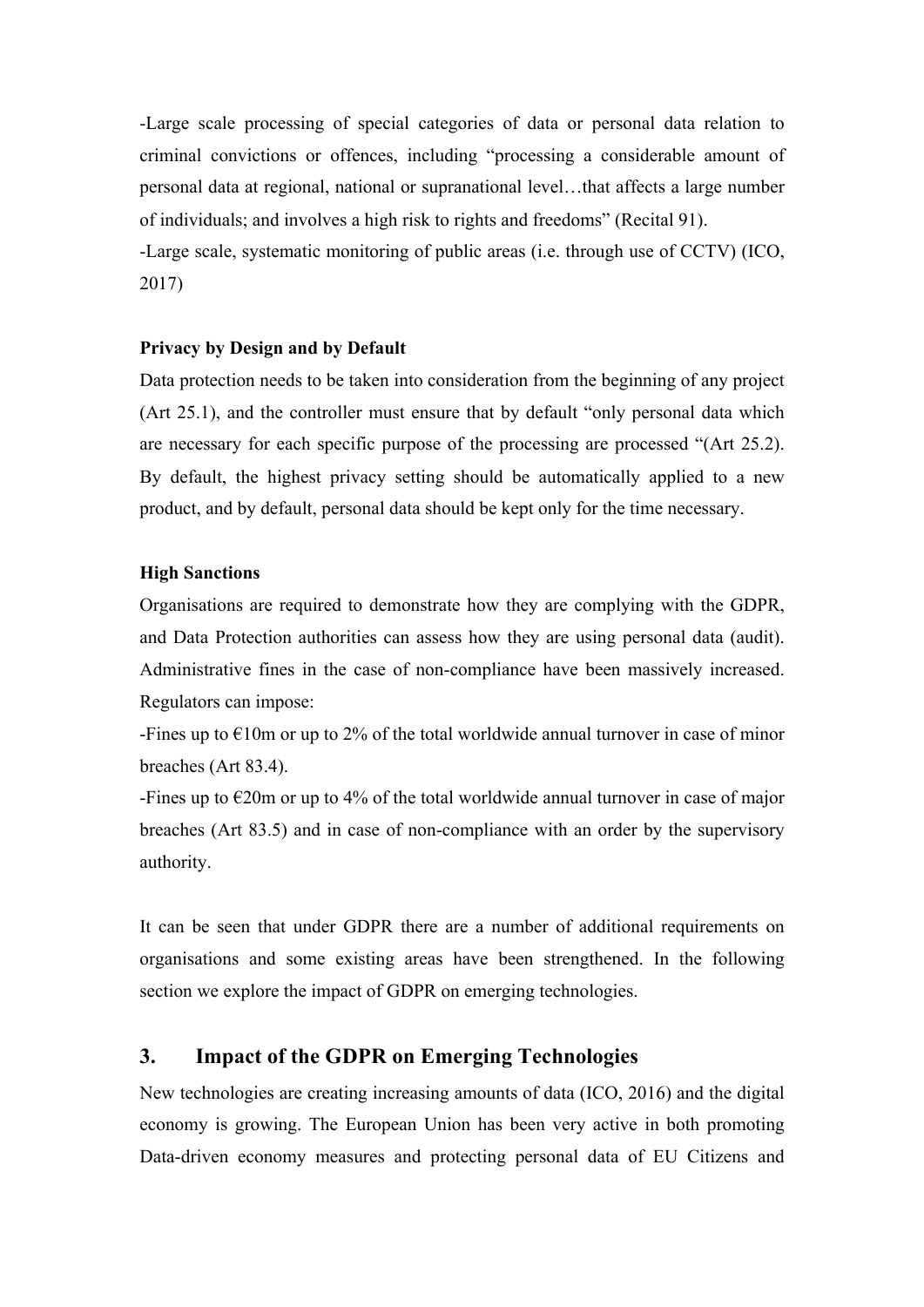Residents (European Parliament, 2015). While legal obligations and responsibilities in traditional transactions are well defined (organisation as data processor, and customer as data controller), boundaries and responsibilities in non-traditional exchanges are less clear. The GDPR endeavours to clarify rights and protection of Personal Data in digital societies. In the rest of this section, we briefly sketch the main areas within Emerging Technologies on which the GDPR will have a major impact: Cloud Computing, Big Data, AI, The Internet of Things, VR/ AR.

## **3.1 Cloud Computing**

The GDPR is quite prescriptive in relation to Cloud Computing, defining roles and responsibilities for Controller and Processor, outlining the content of the mandatory contract between the two (28.3), and regulating sub-contracting. The GDPR consider as Processors all kinds of cloud computing providers: Infrastructure as a service (IaaS), Platform as a service (PaaS), and Software as a service (SaaS) and defines their obligations in relation to:

-Data destruction "…Processor must delete or return all the personal data to the controller after the end of the provision of services relating to processing, and deletes existing copies…" (Art 28.3.g).

-Data Breaches, with processor to notify the Controller "without undue delay after becoming 'aware' of breach" (33.2).

-Security of Processing (Art 32) and record of processing activities (Art. 30.2).

The GDPR prescribes that controllers only use processors that can guarantee the technical and organisational measures to meet the GDPR's requirements (Art 28.1), and it regulates sub-contracting, prescribing that "The processor shall not engage another processor without prior specific or general written authorisation of the controller…" (Art 28.2).

The GDPR's compliance will be easier for the main players, as its requirements seem to be easily achievable by large organisations that can invest resources in technical and organisational changes, but will be more complicated for small organisations (Burton, 2016; Webber, 2016).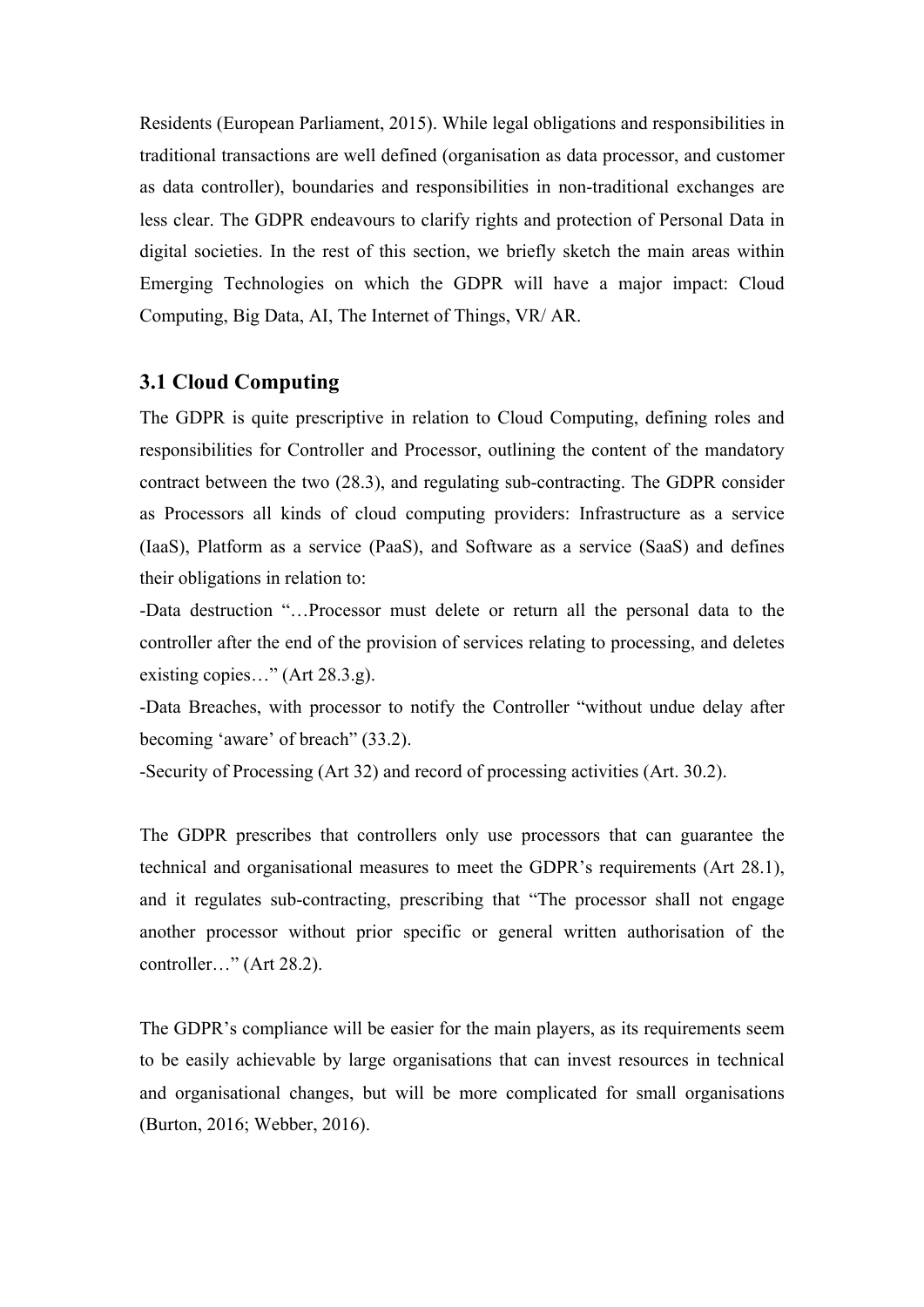## **3.2 Big Data and Artificial Intelligence**

According to existing data protection legislation under Directive 95/46, the processing and retention of personal data is only possible where it satisfies the concrete purpose of the original collection, and once this is done, data must be deleted. Re-processing data for a new purpose is allowed only if it is anonymised, compatible with the original purpose, and necessary to perform a contract, or is to comply with a legal obligation. Due to the existence of these constraints in Europe, some Big Data companies have tried to mitigate them asking consent on a wide purpose, keeping data for statistical purpose, or anonymising data (Mayer-Schönberger & Padova, 2015).

The principle of purpose limitation is retained by the GDPR (Art 5.b). However, the Regulation is more favourable to Big Data than the Directive, and seems to support innovation allowing some retention and re-use of data. Anonymous data are not subjected to the GDPR, but, for example, Art 89 prescribes appropriate safeguards, such as pseudonymization (Art 89.1) for processing scientific, historic or statistical purpose, and leaves the Member States to define the safeguards. Retention for statistical purposes is therefore still possible, and its applications are not rigidly defined by the GDPR, leaving to the Member States the competence to limit data subjects' rights for statistical purposes.

The GDPR recognises another important right for individuals. While they cannot refuse to be subjected to automatic processing, they have the right not to "be subject to a decision based solely on automated processing, including profiling, which produces legal effects concerning him or her or similarly significantly affects him or her such as "performance at work, economic situation, health, personal preferences or interests, reliability or behaviour, location or movements…" (Recital 71 and Art 22) and to require human intervention in the decision, with the exceptions of:

- Decisions authorised by the European Union or by the Member State (for example in case of tax evasion prevention) or necessary for entering or performing a contract between the parts

- Clear consent to the automated processing

Therefore, with Recital (71) the European Union recognises the right of European citizens to have clarification about decisions made through automated processing, a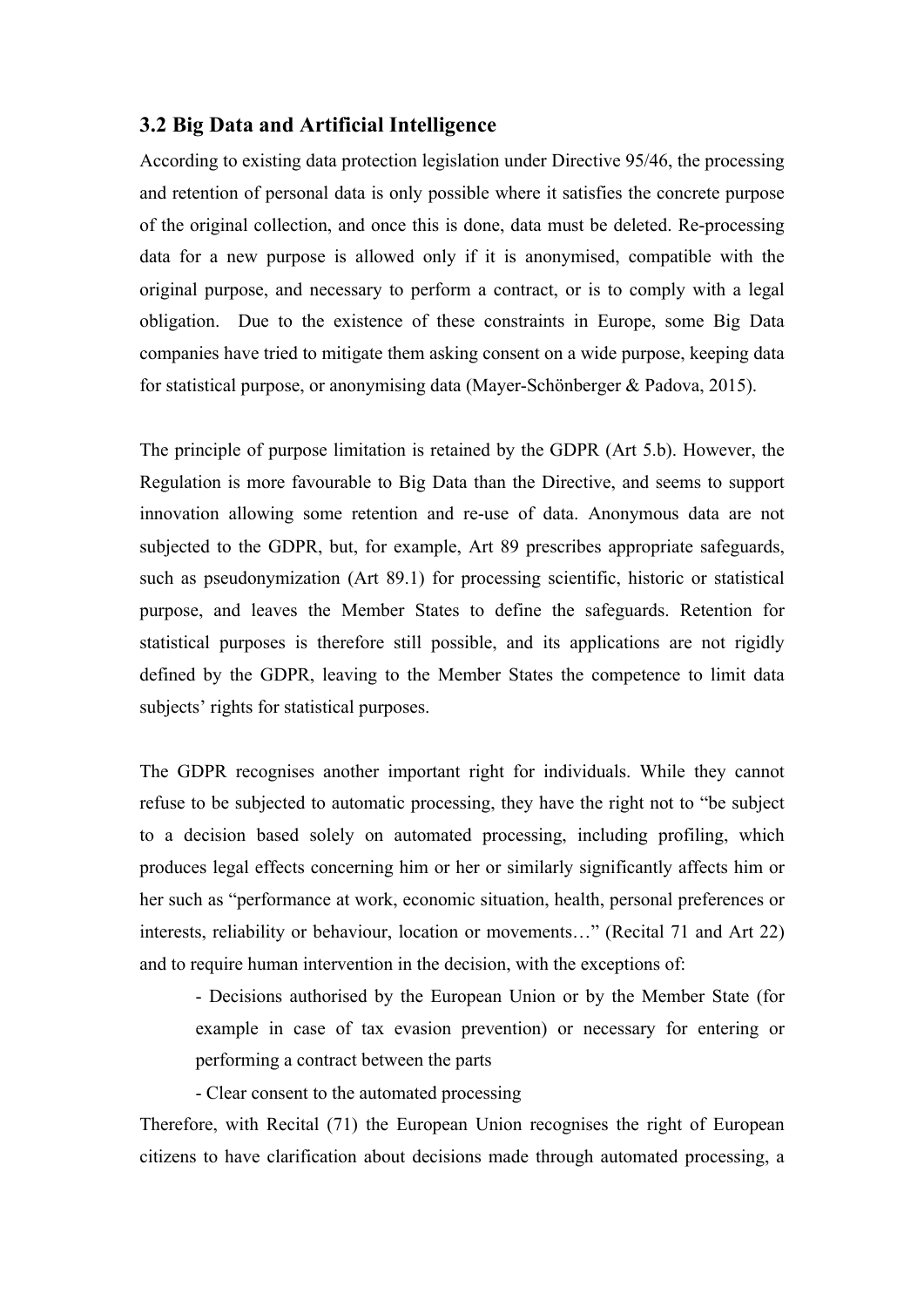new right that Goodman and Flaxman (2016) call "The Right of Explanation". They argue that the GDPR "highlights the pressing importance of human interpretability in algorithm design" and forecasts "a pressing need for effective algorithms which can operate within this new legal framework".

The need to have effective "decision making" algorithms is becoming a pressing issue, and the GDPR Right of Explanation is particularly important considering how algorithms work. Algorithms are generally aimed at finding patterns in large datasets, and such patterns are correlations and not causation. "The correlations identified by the algorithms point to some type of relation between different data but without necessarily providing an explanation as to what that relation is, nor whether there is a causal link between the data" (Kamarinou, Millard, & Singh, 2016, p 17).

Automated processing can produce negative consequences for Data Subjects as they can recreate, for example, patterns of discrimination (Crawford, 2016). If predictions are made by machine learning processes trained with biased algorithm, the result is what the European Data Protection Supervisor calls a "vicious circle of self-fulfilling prophecies…where the feedback the machine receives reinforces the bias present in the first place." (European Data Protection Supervisor, 2016, p 4). For example, getting a loan would depend on postcode areas, and groups that are already oppressed and marginalised could be further discriminated against by the use of biased processes (Rhoen, 2016).

Barocas and Selbst (2016) add another level of analysis which gives rise to some concer, as the discriminatory decision would be more difficult to demonstrate (also in judicial proceedings) being the result of an (apparently unbiased) automated process and not a human choice. The authors highlight that this can produce the "perverse result of exacerbating existing inequalities by suggesting that historically disadvantaged groups actually deserve less favourable treatment" (Barocas & Selbst, 2016, p 674). However, not all algorithms and processes are biased, and if carefully created they can make decisions potentially more transparent than those made by humans (Goodman and Flaxman; Kamarinou, Millard, & Singh). The EU Institutions are aspiring to is to have automated processes based on algorithms that are more transparent, auditable and less discriminatory (ibidem).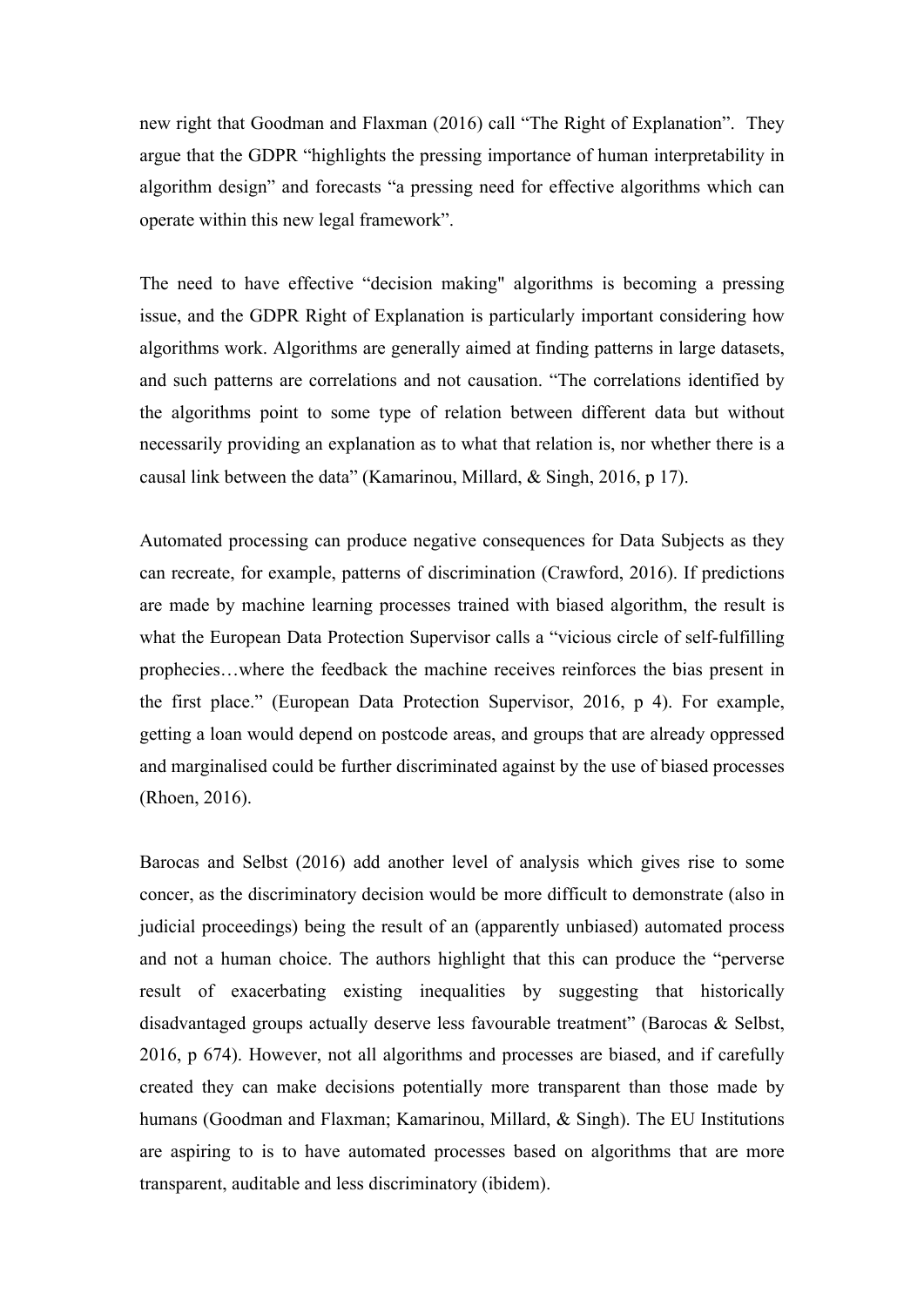In relation to right of explanation and accountability, in case of decisions made using Machine Learning technologies, an interesting point is made by Kamarinou, Millard, & Singh. If decisions are made using different sources this requirement can be difficult to meet in order to be compliant, and the point will be "open to interpretation and need to be resolved in the implementation and interpretation of the GDPR…" (Kerry, Blythe & Long, 2016).

## **3.3 The Internet of Things – IoT**

*"Bentham's panopticon is child's play compared to surveillance in a fully functioning IoT*" (Wisman, 2012, p 7).

With an estimated 200 billion connected devices by 2020 (26 connected objects per person, Intel, 2016), the Internet of Things presents an exceptional challenge for personal data protection. The GDPR poses some challenges for the IoT, as noted by Finlay & Madigan (2016) and Edwards (2016) specifically with regards to:

## **Consent**

As per GDPR, consent must be informed, unambiguous, given with a clear affirmative act (Recital 33), and demonstrable. Consent is the most challenging GDPR requirement to be met, as IoT ecosystems exist "a priori" and collect data from the environment independently by possible consent. "IoT devices usually…do not have means to display privacy notices and…devices are usually small, screen less or lack an input mechanism (a keyboard or a touch screen)" (Edwards, 2016, p 42).

## **Security**

IoT is more susceptible to security breaches. Considering the rigid rule of Art 33 (breaches to be reported within 72 hours), organisations need to make sure they have everything set up to respond to a breach.

Many other elements of GDPR are of relevance to IoT; in particular the Right to be Forgotten, data portability and the right not to be subject to automated decisions. Other areas, like Privacy by Design and Privacy Impact Assessment will place specific requirements on IoT. Both requirements can be challenging. Some points made by Edwards are compelling: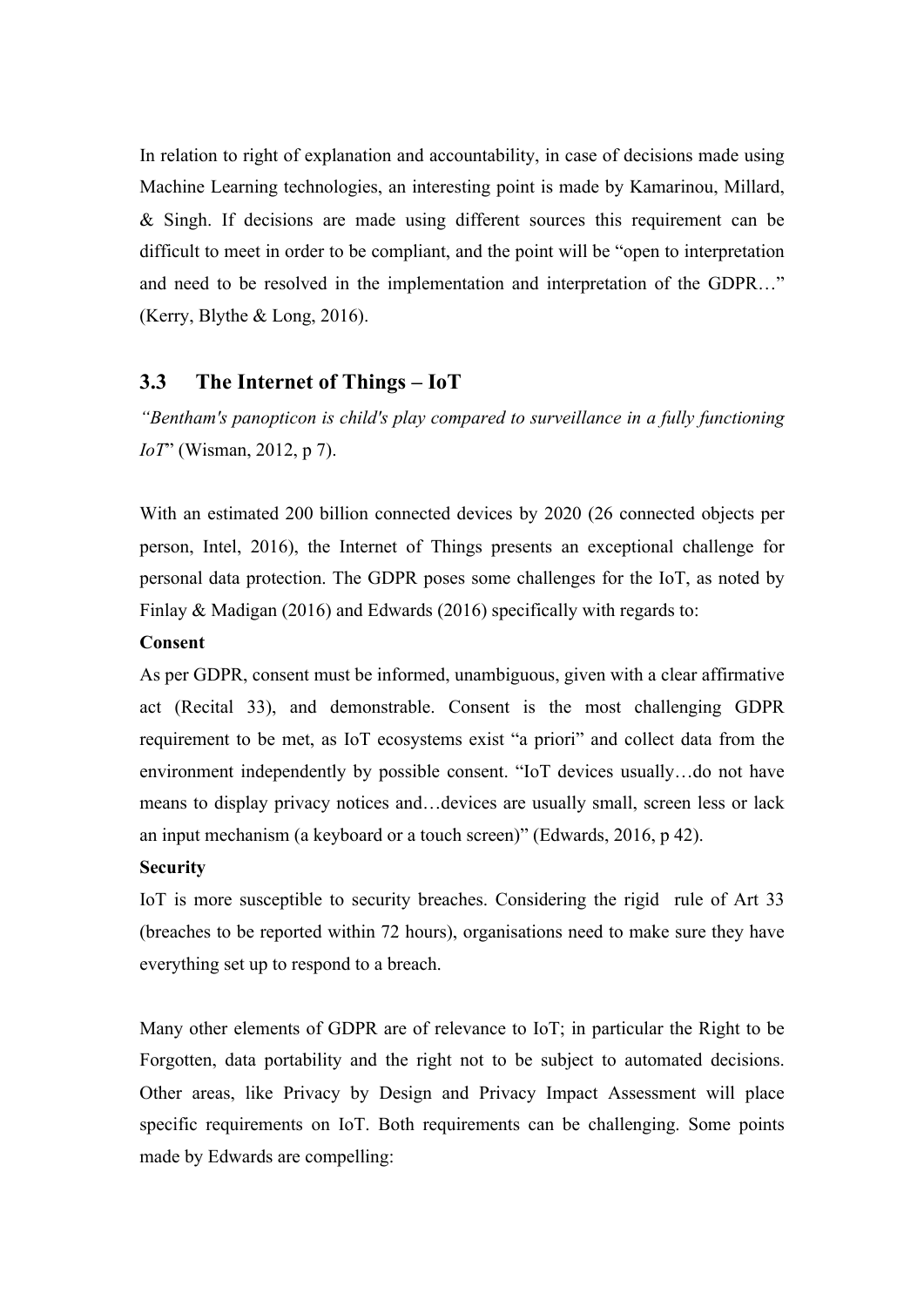1. Including Privacy by Design and PIAs in planning a IoT system, for example in smart cities, it is easier in new cities, (created with a top-down approach, such as Songdo in South Korea), than in already existent cities.

2. Designing IoT privacy should be done adopting a holistic approach, and involving other subjects (such as urban planners and architects).

3. Involving IoT vendors in creating Smart Cities has consequences for privacy and data protection. "While local governments may well feel they have the power and duty to control the final design but actual (though perhaps not legal) control may rest with private vendors or investors and their sub and sub sub providers in the Cloud." (Edwards, 2016, p 53).

Data protection is particularly relevant in relation to wearables technology, as this is one of the most powerful technologies able to collect data. Wearables use the Internet of Things ecosystem to collect and transfer data, and considering its growing popularity, data protection becomes particularly relevant especially for health data collected via wearables. The GDPR poses challenges for IoT environments and smart cities, and offers a new approach that take data protection and privacy from the start. Privacy by Design as the most important provision for the protection of personal data of individuals wearing personal devices (CMS Law Now, 2016).

Considering how personal data can be potentially accessed and personal privacy compromised in IoT ecosystems through for example, surveillance, sousveillance, and data driven economy, the challenges brought in by the GDPR are more than welcome.

# **3.4 Virtual Reality and Augmented Reality – VR/AR**

The GDPR is also relevant for organisations using VR/AR technologies. Augmented Reality and Virtual Reality technologies are already applied in several sectors (such as Health, Entertainment, Defence, Education). As they are expected to grow in the next few years, concerns about Data protection and Privacy are huge.

Collecting data from locations where AR devices are placed, for example, can violate the privacy of individuals who are in those spaces and who have not given their consent. "AR automatically passes information about persons that the user sees, there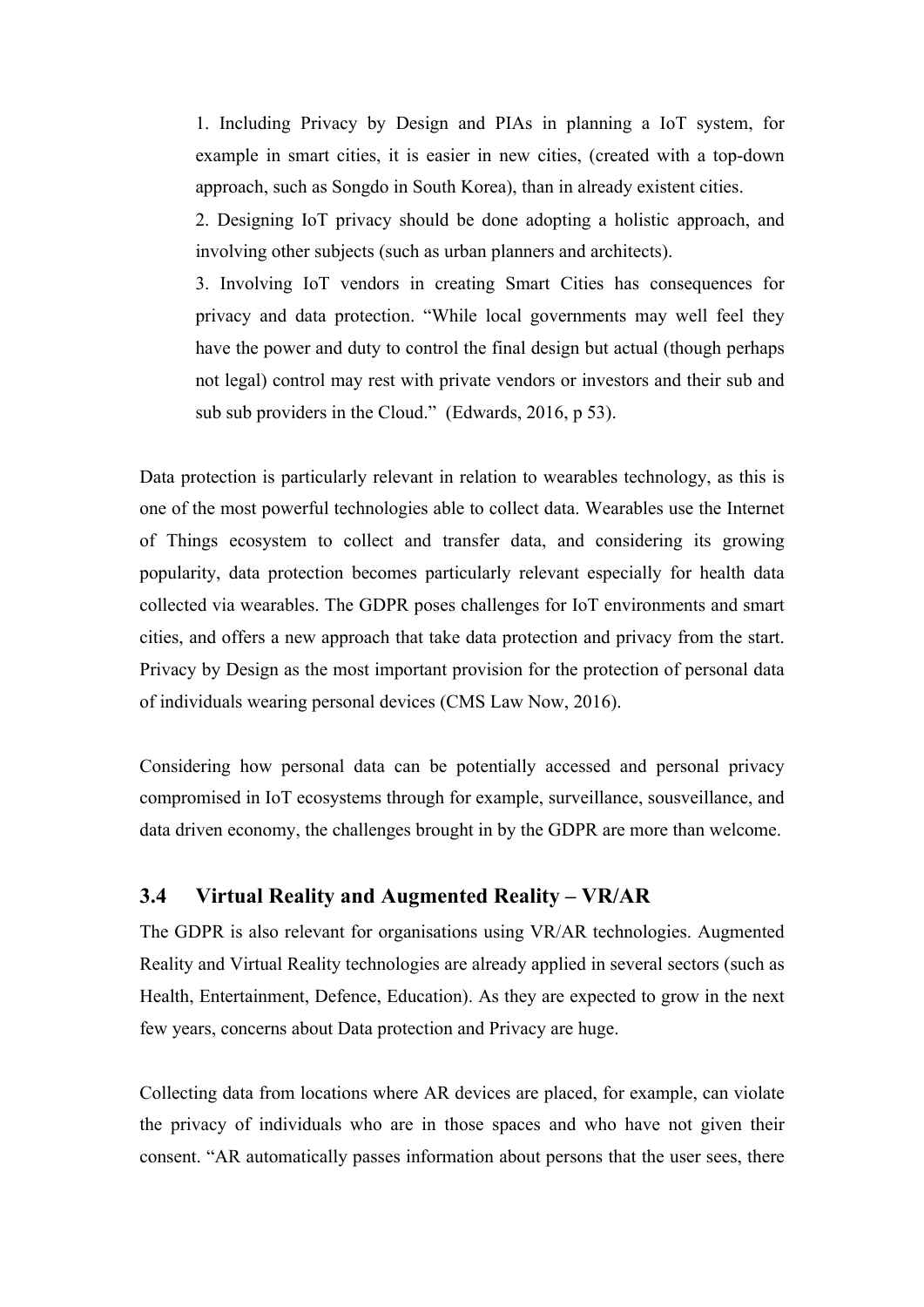could be anything seen from social media, criminal record, and marital status" (Roesner et al, 2014, p.154).

In order to limit data violations, Brimsted (2016) for example suggests that "The processing of facial images, location and real-time data should be compliant prior to such activities taking place. This is just as relevant for start-ups as longer established businesses." This last point about company size is particularly important as the perception seems to be that the GDPR is relevant only for large companies.

Tozer and Mee (2016) analyse different aspects:

-The moments when personal info is collected in virtual reality environments: registration to access the service, and individuals' interaction in the virtual space, preferences, location are all of interest when considering IoT applications. Considering the GDPR's fines, VR/AR hardware, software and content providers must evaluate very carefully the potential legal consequences deriving from a not compliant data collection, data sharing, or location tracking in AR and VR environments are huge (Dentons, 2017).

# **4. Study Overview: Participants and Question Themes**

The organisations identified for inclusion in the study were operating in various sectors (both public and private), and were chosen for being amongst adopters of emerging technologies. 50 potential participants (Senior Managers and Data Protection experts) were contacted for interview.

A general lack of awareness and knowledge of the GDPR emerged early in the empirical phase of this research, impacting considerably on both on the number of final participants and on the scheduled research timetable. Some manifested an early interest in being involved in research on data protection, but not on a specific research project on the GDPR, others were not aware of the Regulation. Interviews were conducted in February and March 2017.

9 correspondents gave their contribution; this included lawyer specialists in Data Protection and Privacy, Academics, IT Project Managers, and amongst them authors of numerous articles, blogs and publications on Data Protection. The group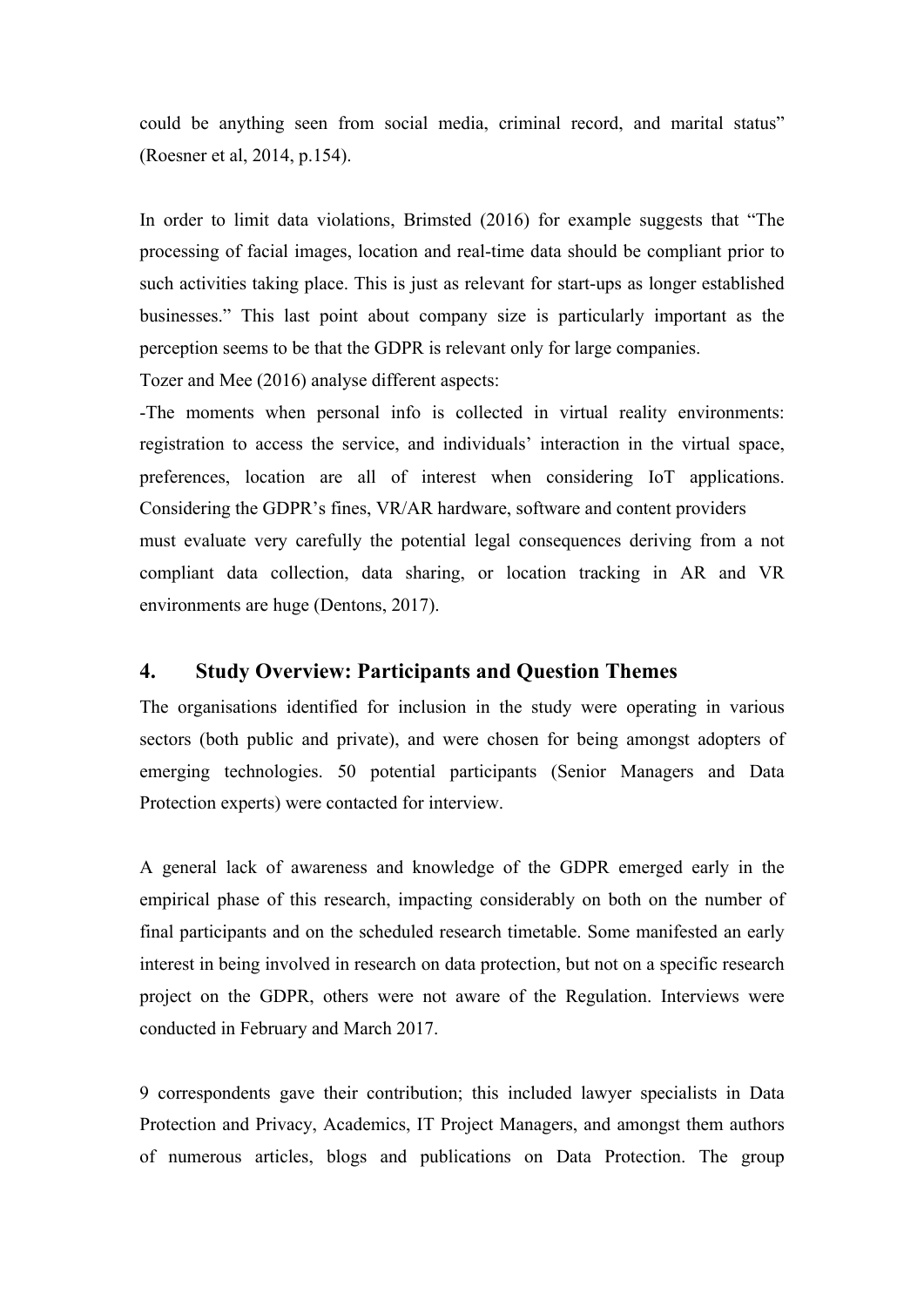encompasses considerable expertise in data protection and comprises individuals working extensively with organisations on GDPR.

Questions were based on 5 main themes:

- A. General knowledge of the GDPR. Questions were focused on understanding the level of awareness, knowledge, involvement of professional bodies, the informing of management, and the training of staff.
- B. GDPR Implementation. Questions were aimed at understanding what organisations had done and planned to do to implement the Regulation.
- C. GDPR impact on business operations, with question related to potential challenges and disruptions.
- D. GDPR and Emerging Technologies. Questions were focused on understanding potential specific challenges for adopters and for data created/processed via Emerging Technologies
- E. Future of Data Protection, with questions aimed at exploring perceptions and expectations for Data Protection, particularly considering the impact of Brexit.

The questions were a combination of closed and open ended which gave space for participants to expand and choose how to shape the answer according to their experience.

# **5. Results**

The primary data analysis was carried out considering the 5 main themes:

# General knowledge of the GDPR

Most of the participants agreed on the general lack of awareness. UK organisations were, in general, not well informed about the future changes in Data Protection, and in some cases not even aware of the new legislation due to be enforceable in May 2018. There were major differences in terms of organisation size and industry sector. Large organisations were more informed and up to date, as well as organisations operating in the regulated markets (such as the Financial and the Healthcare), and this was mainly due to the work done by Regulatory bodies. The Information Commissioner's Officer, professional networks, business organisations, and large consultancies were raising awareness via specific guidance and informative events (organised mainly in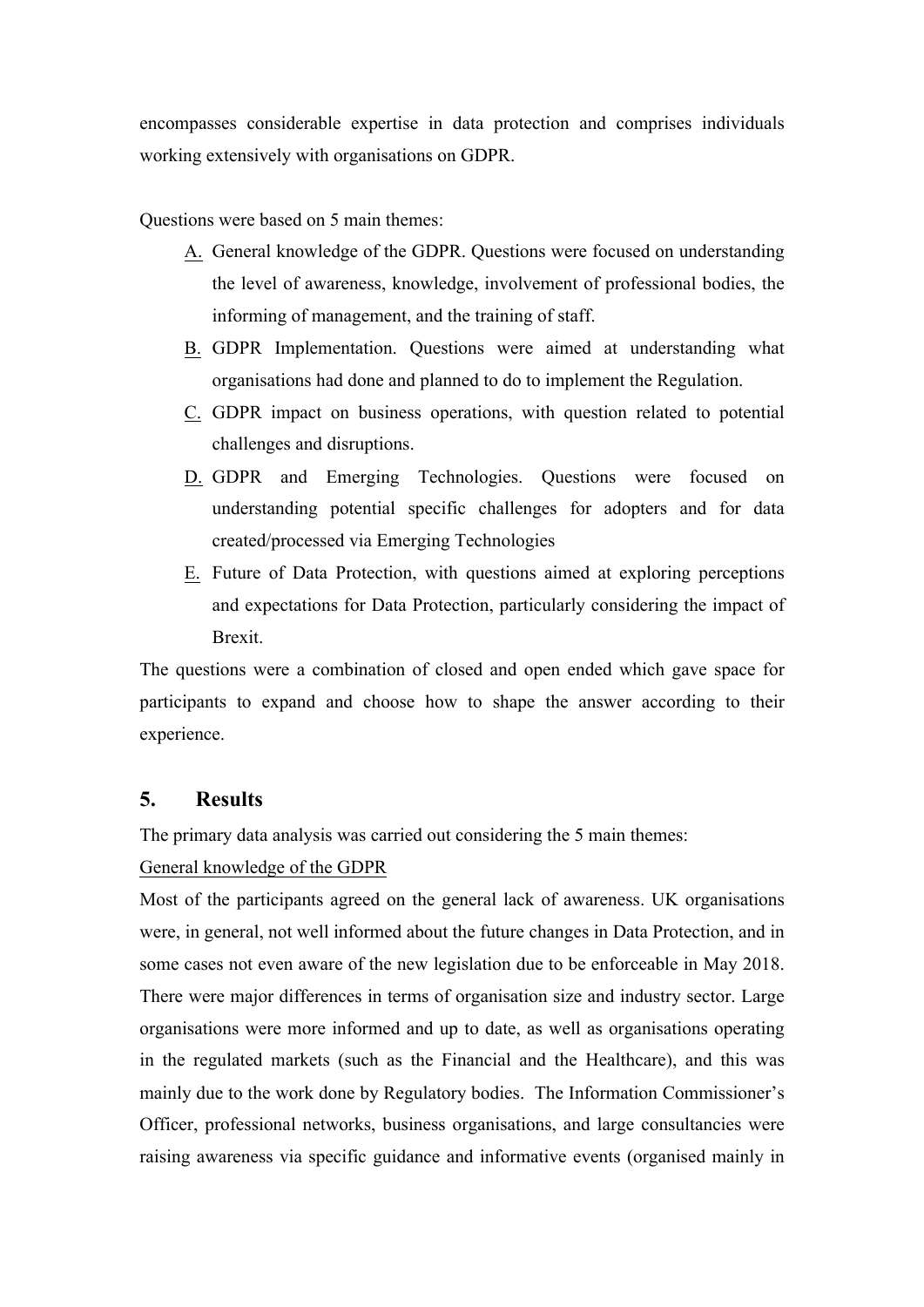London), with Lawyers, Data Privacy and Info Security professionals being the first to get informed.

Considering the low level of GDPR awareness among Executives it was not surprising that internal training for staff seemed to be still far ahead. Companies had not started training their staff, as they were planning to do it nearer the time of implementation (probably using third parties). Data protection training awareness is a must for all staff as, in general, most data breaches are internal and not due to external hacks. Delayed training seemed to be particularly risky, and even more so in this case considering GDPR complexity, its innovative requirements and high sanctions.

## GDPR Implementation

The low level of awareness translated into a general low level of implementation, except for those organisations who were more advanced in terms of Data Protection. The regulated market was ahead, with big banks having already GDPR programmes in place, and other sectors (such as Insurance) following.

The organisations which were more GDPR- "advanced" were: evaluating the future implications of the Regulation; reviewing their current data in terms of location, quality, and usage; starting the recruitment of some key GDPR roles (such as Data Protection Officers, data privacy teams and IT Project and Programme managers). Others were showing mixed approach, with some businesses adjusting and reviewing how they collected their data, and some others waiting for more clarity before taking action. It also emerged that some organisations were unable to deal with the GDPR and were getting rid of their data completely or leaving the market.

## GDPR impact on business operations (challenges and disruptions)

The GDPR was expected to be extremely challenging and disruptive for organisations, and to have a major impact on projects, Business as Usual, budget (for GDPR training and projects), and resources, with the recruitment of DPO and Data privacy specialists. Staff shortages were also expected after May/June 2017, when organisations were anticipated to realise the impact of the GDPR and to compete for resources.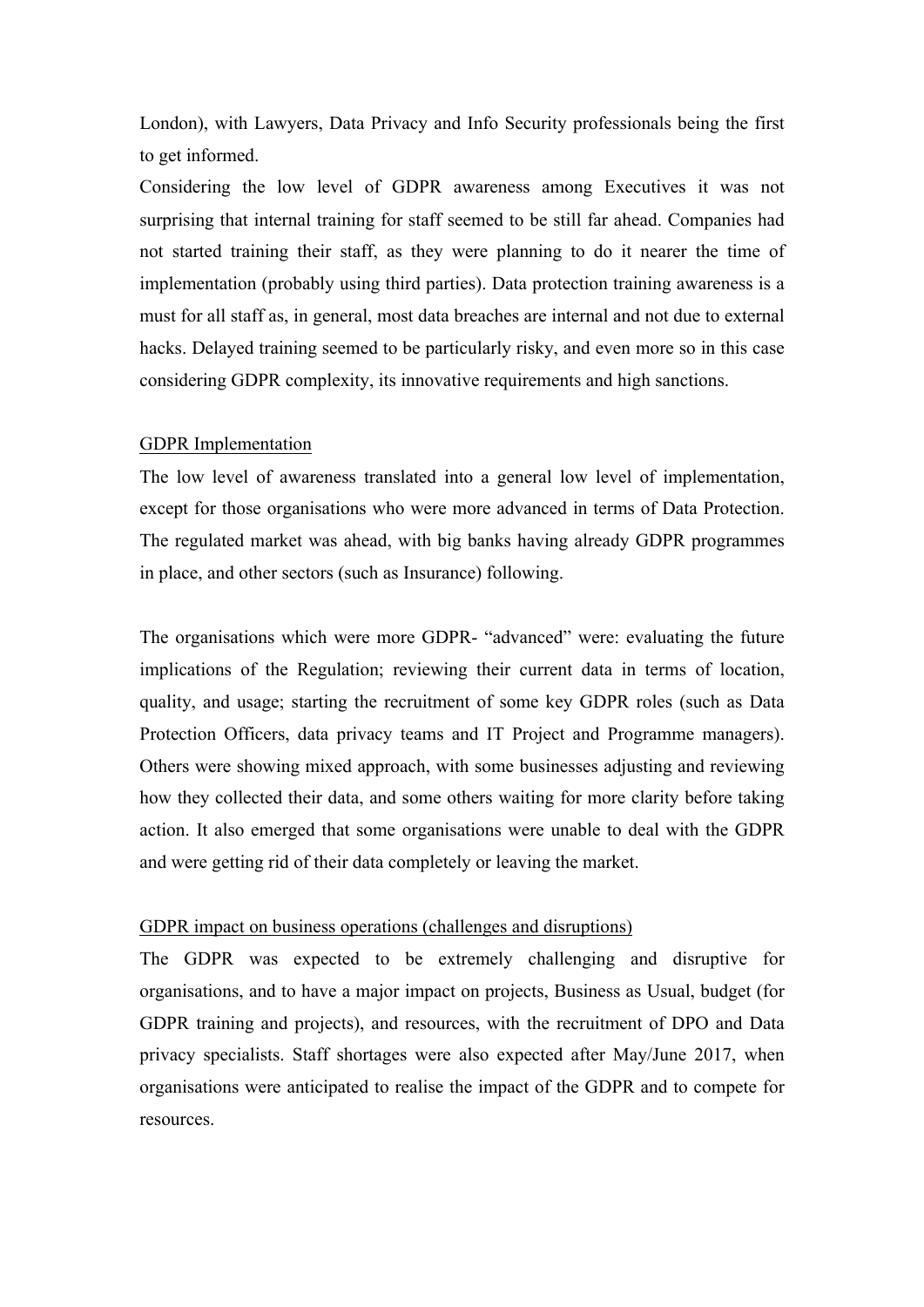The disruption was also projected on internal processes, which needed to be adapted to new GDPR requirements: new specifications for consent, data breaches' new deadline (72 hours), reduced processing time for subject access requests (30 days), protection of personal data from the beginning of the project/by design, GDPR training to reduce the chance of data breaches, and new processes for working with GDPR complaint third parties. Positive outcomes were also envisaged, with an increase of transparency and awareness seen as reasons for more business opportunities.

## GDPR and Emerging Technologies

The GDPR was expected to impact on the implementation and popularity of Emerging Technologies, with organisations that are adopters of Cloud Computing, Big Data technologies, and Fintech and Data-driven Marketing industries particularly exposed.

The specificities of Emerging Technologies were mentioned by various participants. Data created/processed via emerging technologies produces huge challenges to Data Protection, especially in terms of: Data type, volume, velocity; Data purpose; Data ownership; Data location; Data flow, transfer and "interim steps" (For example, with regards to data encryption, or in the case of involvement of other parties, such as sub processors. In this case more clarity was required on data visibility, location, and the exact reason for their involvement); Data merging done with Big Data, the Internet of Things and Artificial Intelligence; Data Security (for both controller and processor).

Using data captured without clear consent (if not reliant on other lawful basis for processing) is unlawful according to the GDPR. Privacy by Design, privacy designed in from the beginning of the project is also a general obligation, prompting privacy notices available at the point of capture which is particularly interesting in the case of the Internet of Things.

### Future of Data Protection

Data Breaches, reputation loss and increased awareness were highlighted. The future of Data Protection seemed to be expected to be one of non-compliance and data breaches. Numerous and massive data breaches were expected to create serious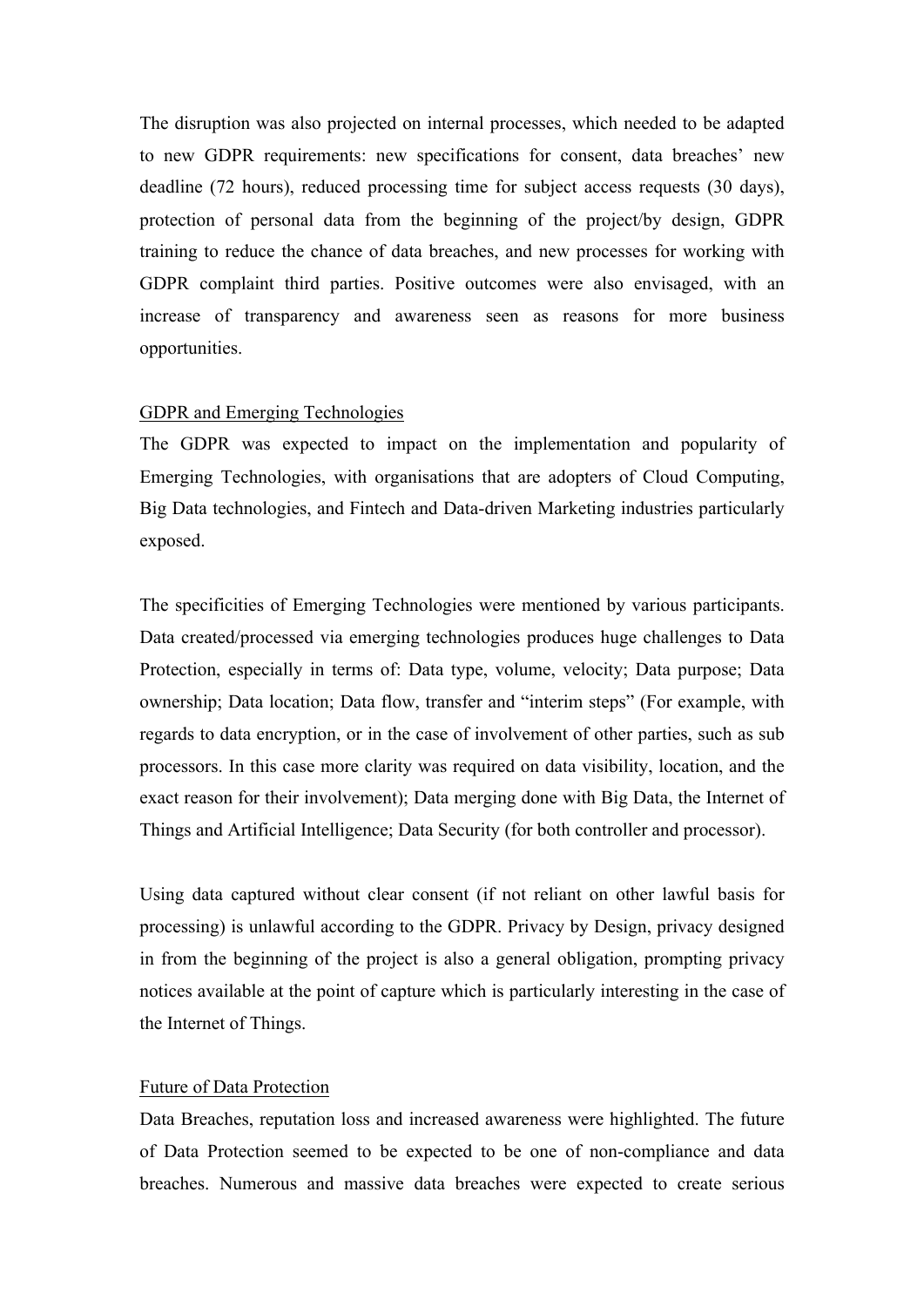consequences (such as reputational damages or loss of reputation in more serious cases), to affect the shareholders' trust, and to impact business continuity of many organisations. High sanctions following breaches were considered as potential causes for forcing many organisations out of business. The amount and complexity of data was predicted to increase, as well as the awareness of individuals, who will be more confused by the complexity of data but will request more protection for their personal data.

Even though more certainty was required for some parts of the Regulation (for example, in terms of jurisdiction), the GDPR was thought by participants to increase transparency, accountability and user trust, and was expected to influence other legislations in other Non-EU countries (in order to be able to carry on trading with the European Union).

The Brexit referendum created uncertainty on tge adoption of the GDPR, even though the UK was one of the EU Member States pushing for the creation and adoption of a new legislation on Data Protection. After a moment of ambiguity, the Government (guided by Theresa May) clarified that the UK was going to fully adopt the Regulation. The Regulation was expected by participants to be the main Data Protection legislation for the next few years, as creating a different UK Data Protection to repeal the GDPR was believed to be extremely costly for UK companies both in terms of new implementation costs and of trade with European partners. For example, a company only operating in the UK and processing the Personal Data of individuals in Europe, would be in any case subject to the GDPR, and therefore need to appoint a Representative within the European Union. Brexit was expected to create some issues, such as delays in GDPR implementation and more difficulties for UK companies in consolidating their position in Europe.

In March 2018 The UK is currently discussing the Data Protection Bill, the law that specifies some elements of the GDPR and this will be the UK data protection law after Brexit. At the time of writing the Data Protection Bill is still being discussed at the House of Lords, but it is expected to become law ahead of the May deadline for GDPR.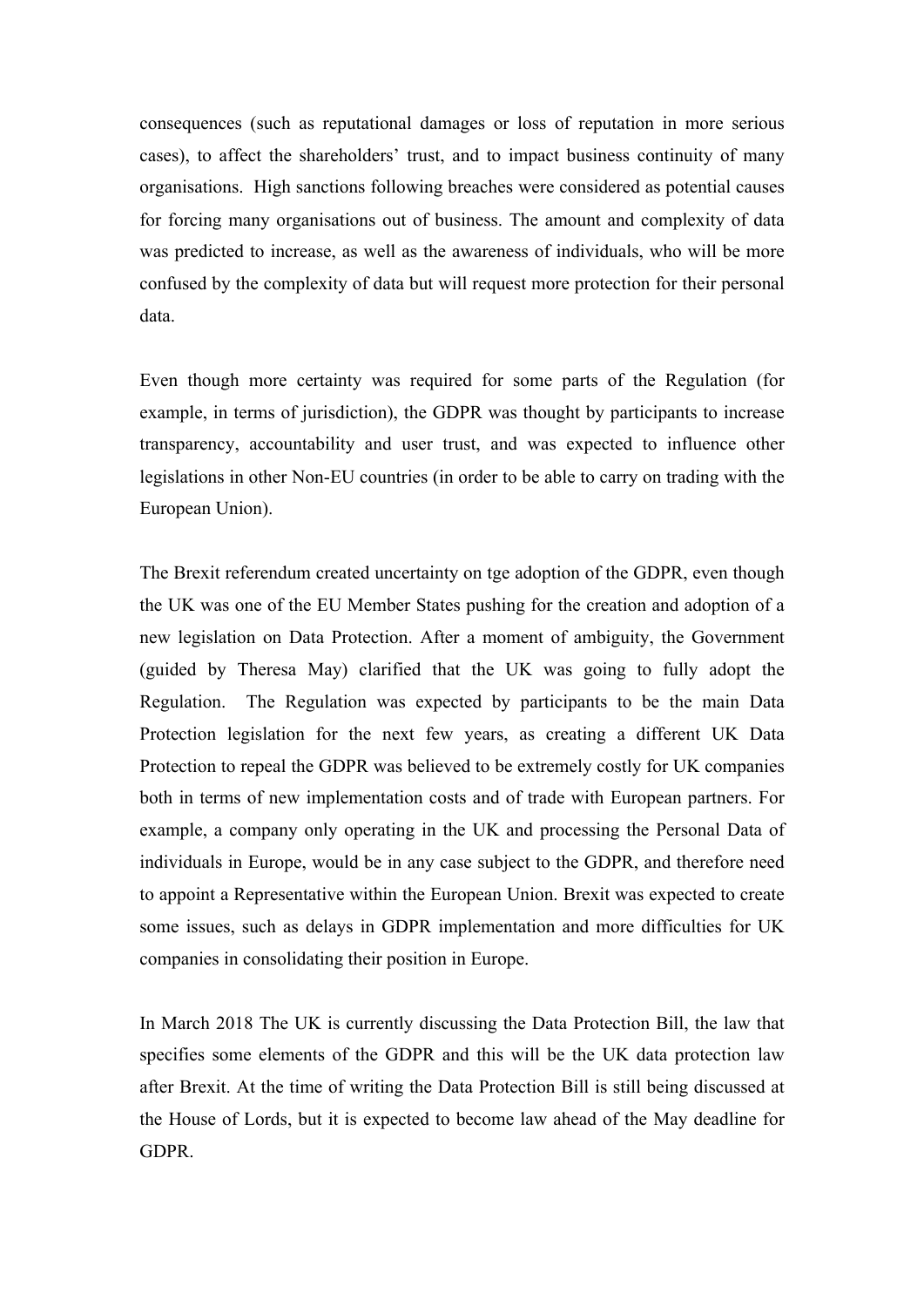## **6. Discussion**

The GDPR regulates how technologies create and process all personal data, and the protection offered was welcomed by most of the participants, as the amount of data collected, processed, shared, stored and re-used has increased dramatically.

The European Union is the most active political organisation in the world in protecting personal data of its citizens. It also recognises the importance of competition, international trade, and the enormous potentials deriving from Technology. The GDPR is the result of both interests, it recognises the potentials offered by Big Data and data-driven economy, and it strengths Data Protection of individuals.

New provisions (such as those on consent, Privacy by Design and by Default, Data Protection Impact Assessment, Right to be Forgotten, high sanctions), will have an impact on how emerging technologies will be utilised by organisations. Furthermore, the GDPR attributes the responsibility of protecting personal data to organisations.

Most organisations are now using Cloud Computing. The GDPR is quite prescriptive in relation to Cloud Computing/Processor (Art 27-30), clarifying: roles and responsibilities of controller and processor; content of their mandatory contract; responsibilities in the case of sub-contracting; data transfer across countries. Some of these points were mentioned by participants, and concerns were voiced particularly with regards to data ownership, data location, data merging, profiling, and, in general, to the GDPR readiness of Cloud Computing companies, also in relation to big Tech companies. For example, one participant mentioned the white paper published by Amazon Web Services which did not contain any reference to the GDPR.

Cloud Computing technologies, with their unlimited capacity and low costs, are closed linked to the diffusion of Big Data and AI. Enhanced algorithm analysis, availability of data from IoT, and data mining applications are some of the features of the Big Data revolution. The GDPR takes Big Data into consideration, and it is more favourable to Big Data than the current legislation, in allowing, for example, processing for scientific, historic or statistical purpose (Art 5). The GDPR leaves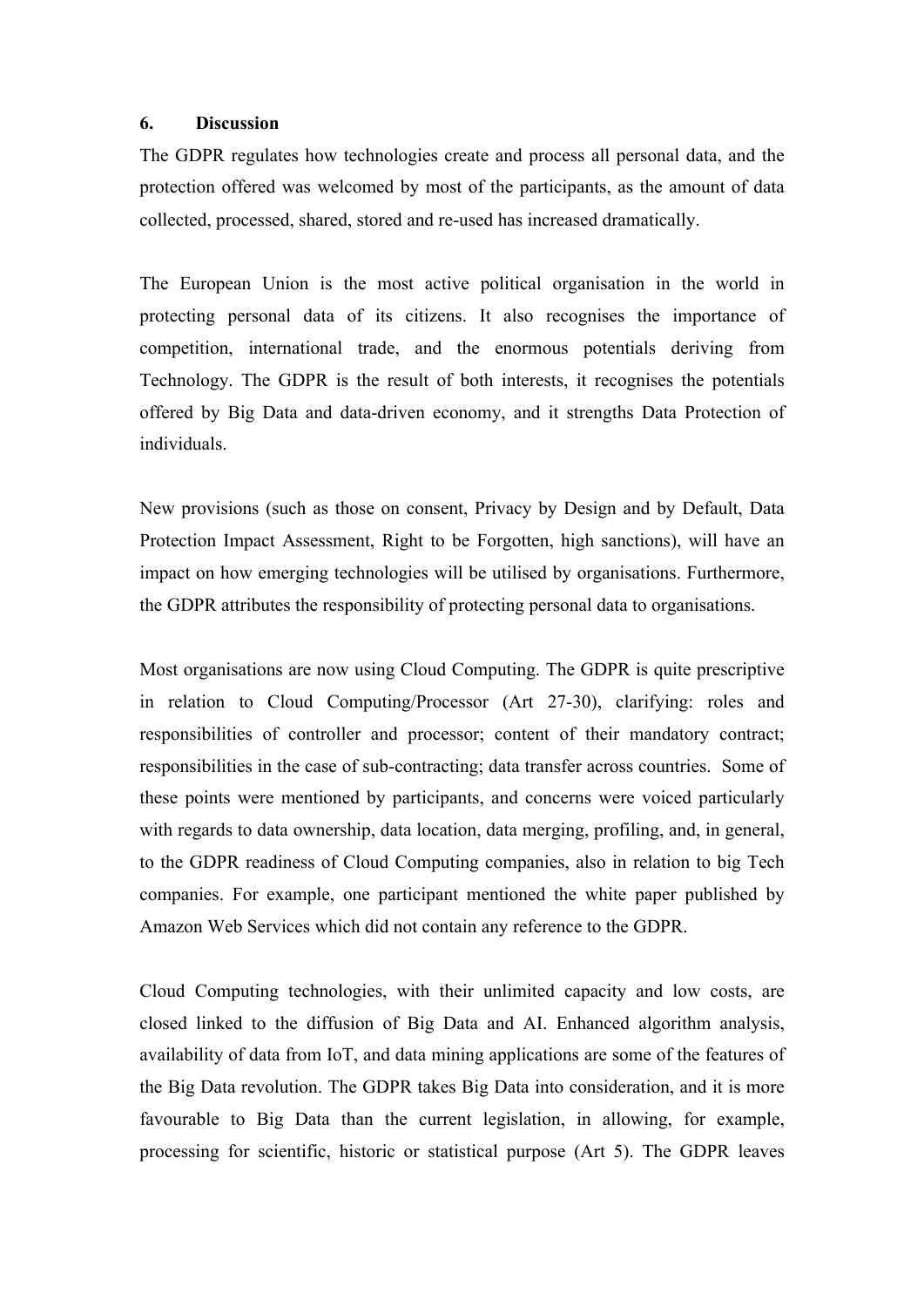Member States to define the safeguards, and the UK is defining them in practice in the Data Protection Bill.

The Regulation recognises also the right of individuals:

-To have some clarification about the decisions - the so called "The Right of Explanation" (Goodman and Flaxman, 2016). The GDPR "highlights the pressing importance of human interpretability in algorithm design" (ibidem, p 26) and forecasts "a pressing need for effective algorithms which can operate within this new legal framework" (p 26).

-To refuse to be subject to decisions made only via automatic processing (such as profiling).

This clearly shows the importance placed by the GDPR on human interpretability in algorithm decision making. Both rights will be extremely useful for Data Subjects, and for those individuals and advocacy groups working on reducing existing inequalities, as they can be used to counteract the negative consequences caused by biased algorithms based on patterns of discriminations.

With regards to the Internet of Things and IoT ecosystems, the literature focused on some GDPR requirements, such as consent, security breaches and sanctions, Privacy by Design and Data Protection Impact Assessment/DPIA. Some participants expressed real concerns over possible surveillance through the IoT, and welcomed the future requirements, particularly with regards to consent and Privacy by Design.

## **7. Conclusions**

Emerging Technologies are transforming how people live and work. Personal data is now the new oil, and new questions about power, agency and legitimacy arise. Legislations that protect individuals' personal data and regulate the digitalisation of "everything" are now needed more than ever, especially considering the data-driven economy and surveillance, as noted by participants. The European Union has been very active in promoting technology innovation and protecting personal data. The GDPR is a product of both these interests and at the same time a compromise between the two, increasing people's rights and providing rules for adopters of Emerging Technologies.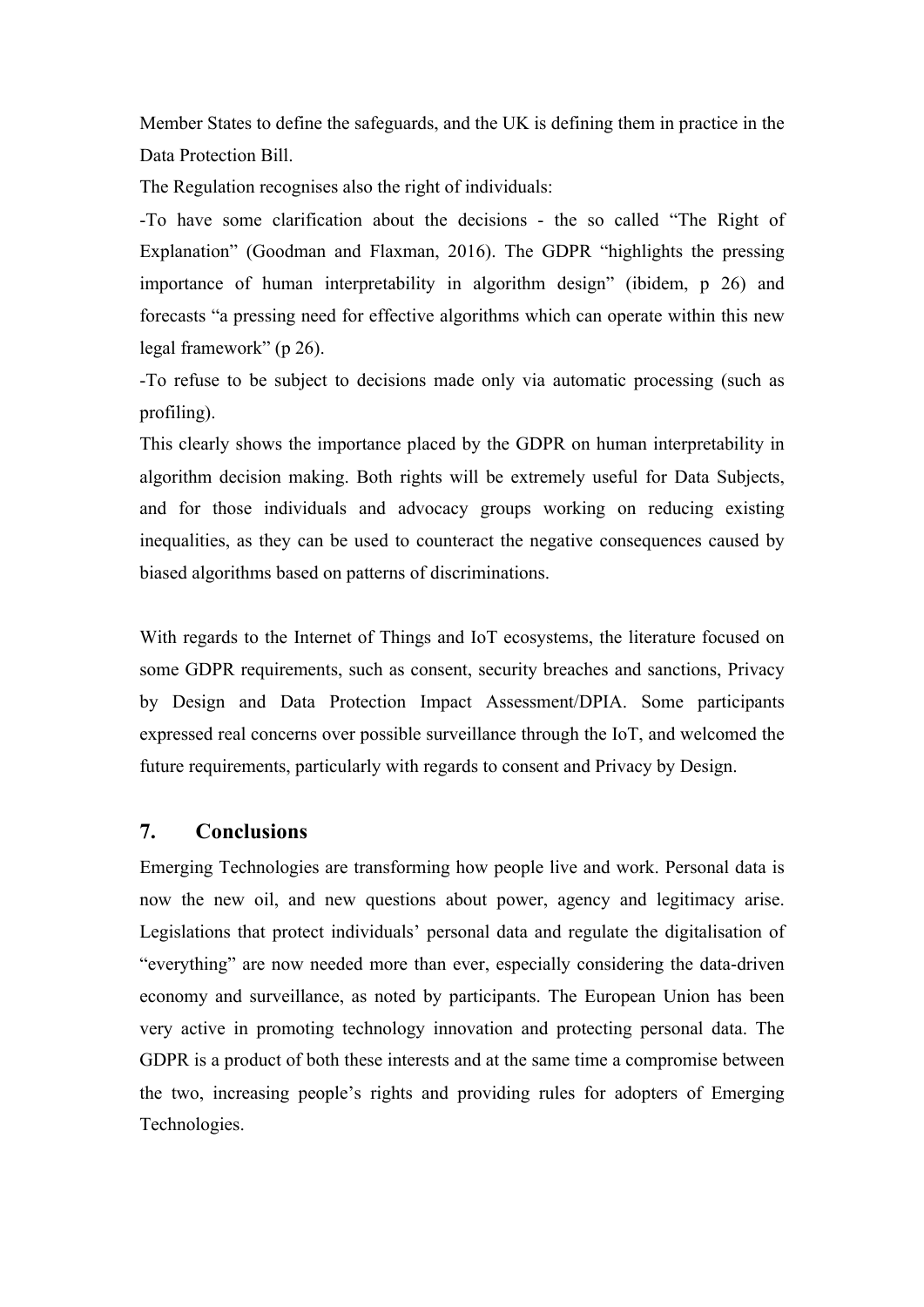This research has shown that UK organisations are not very aware of the coming Regulation. Most of them are not well informed about the future changes in Data Protection, with low level of knowledge also prevalent amongst Executives. Large organisations and organisations operating in the regulated market tend to be better informed and up to date, while others are still unaware. Training delivered by professional bodies and UK Regulators were slowly raising awareness; however, the lack of training for internal staff is particularly hazardous, considering the high chances of internal breaches and massive sanctions for non-compliance. Both the literature review and the expert interviews showed the prevalence of a low level of implementation with the exception of a few organisations, mainly in the regulated market, that have already GDPR programmes in place. Other organisations were waiting or exiting the market.

The implications for organisations are expected to be massive. The GDPR is an extremely complex piece of legislation, whose importance and effects have not yet been completely understood by most UK organisations. Moreover, another influential factor was the Brexit Referendum, because it led some organisations to believe, or hope, that the GDPR was not going to be adopted as a consequence of Brexit. Organisations had 2 years for becoming compliant before the enforcement date. One participant predicted a general panic from the end of 2017, and Laberis (2016) uses the term Tsunami to give us an idea of the massive turmoil to be expected regarding the non-compliance or delayed GDPR implementation in the future. According to the survey conducted by the international law firm Paul Hastings mentioned above, the Tsunami seems to be still far away in the minds of UK companies.

With regards to the research question addressing the specific impact of the GDPR on organisations who are adopters of Emerging Technologies, a surprising discovery was made in the early stages of the fieldwork, which had a profound impact on the research process. The lack of awareness was not only limited to the GDPR requirements but also to the usage of Emerging Technologies within organisations. A high number of organisations and professionals immediately ruled out the interview invitation on the basis that their organisations were not using any of the Emerging Technologies mentioned by the researcher. While this was understandable for some of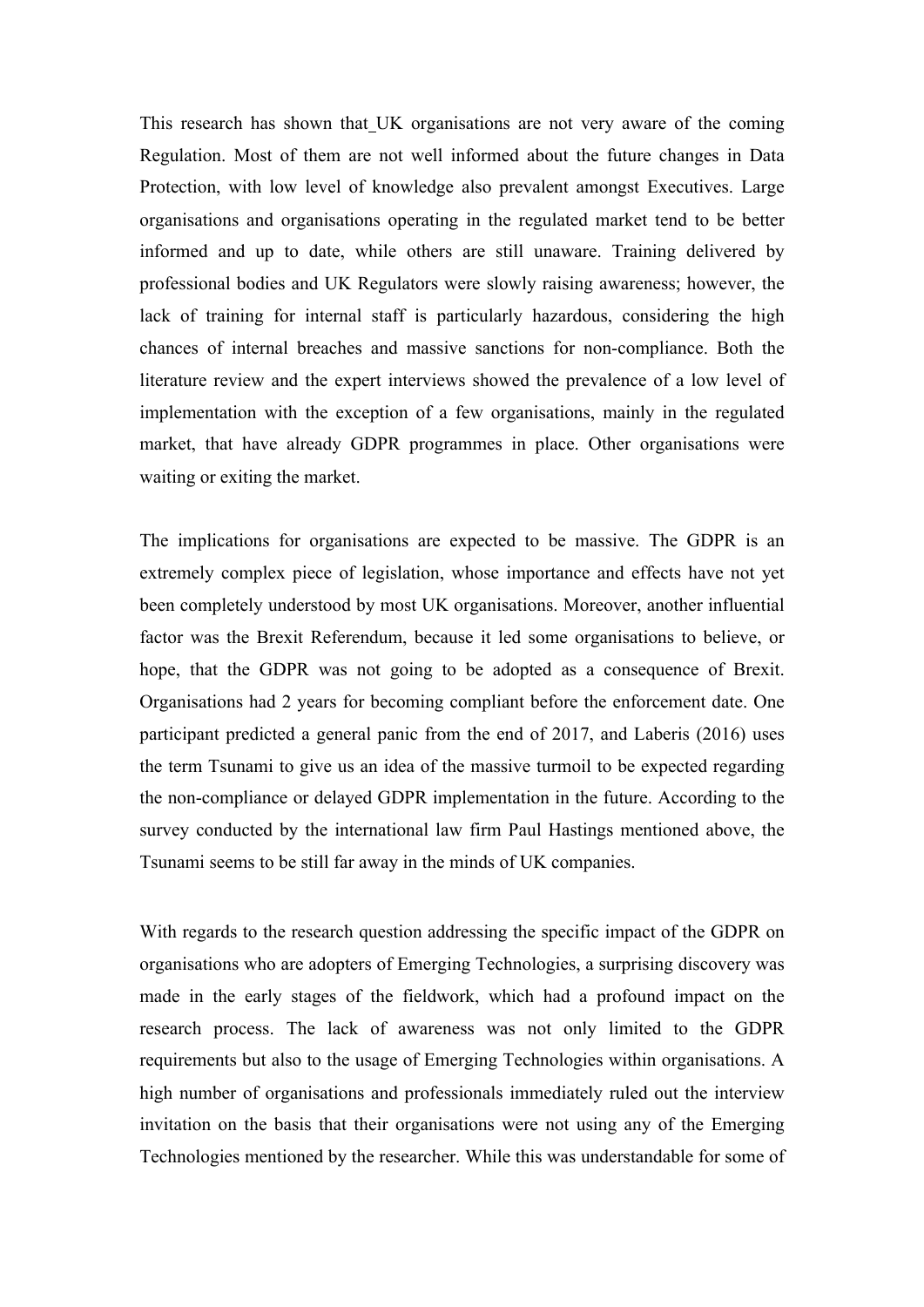the more recent technologies, such as AI and VR/AR, it was surprising for more mature technologies, such Cloud Computing and Big Data, especially considering the high adoption rate of Cloud in the UK (90%). Therefore, the author found it easier to recruit Data Protection Experts working with various organisations, than Executives or Managers. For that reason, focusing the research only on adopters of Emerging Technologies was not possible due to time constrains. It turned out to be necessary to adopt a flexible approach and broaden the research question to focus on UK organisations in general and not only on adopters of Emerging Technologies.

The relationship between technologies and data protection is extremely fascinating. Rights can be enhanced or severely compromised, especially considering the most recent applications and potentials of AI. The role that Emerging Technologies will play in the future is exciting but also extremely worrying, which renders researching their implication on personal data and organisations necessary.

## **References**

Ashford, W. (2018). Top UK and US firms still overestimating GDPR readiness. Retrieved 01.03.2018, from http://www.computerweekly.com/news/450432510/Top-UK-and-US-firms-still-overestimating-GDPR-readiness

Barocas, S. & Selbst, A. D. (2016). Big data's disparate impact. California Law Review, 104.

Brimsted, K. (2016). Virtual and augmented reality: time to update the legal handbook. Retrieved 31 December, 2016, from http://www.itproportal.com/features/virtual-and-augmented-reality-time-to-updatethe-legal-handbook

Burton, G. (2016), GDPR may help Amazon, Google and Microsoft to dominate cloud computing, warns data protection lawyer, Retrieved 7 January, 2017, from http://www.computing.co.uk/ctg/news/2475110/gdpr-may-help-amazon-google-andmicrosoft-to-dominate-cloud-computing-warns-data-protection-lawyer

CMS Law Now. (2016). mHealth – Wearables, technical innovation and Data Protection. Retrieved 01 February, 2017, from http://www.cmslawnow.com/ealerts/2016/04/mhealth--wearables-technical-innovation-and-dataprotection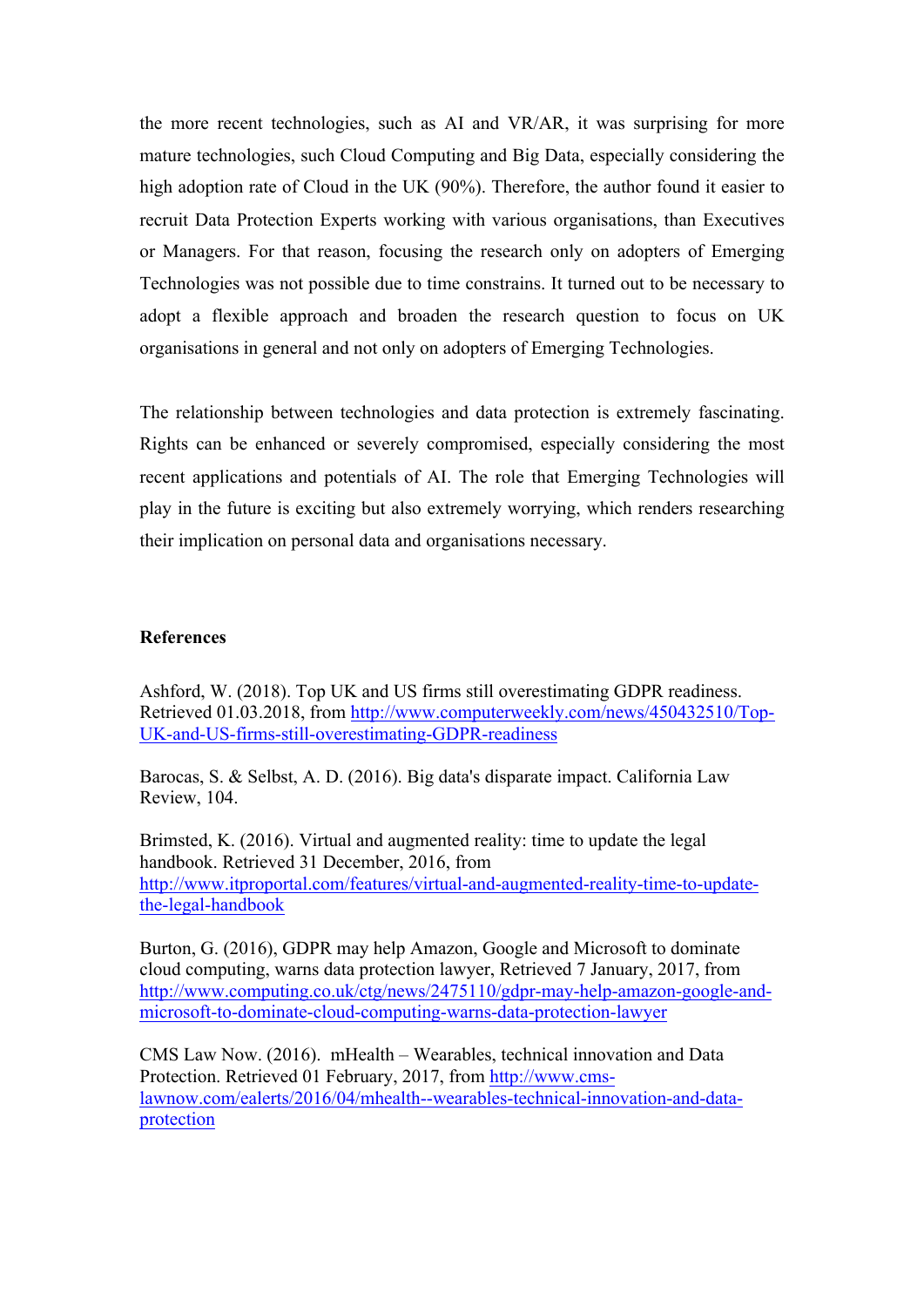Crawford, K. (2016). Artificial Intelligence's White Guy Problem. Retrieved 29 December, 2016, from http://www.nytimes.com/2016/06/26/opinion/sunday/artificialintelligences-white-guy-problem.html? $r=2$ 

Dell. (2016). GDPR: Perceptions and Readiness. A Global Survey of Data Privacy Professionals at companies with European Customers. Retrieved from http://www.eurocloud.fr/wp-content/uploads/2016/10/gdpr.pdf

Dentons. (2017). Virtual legality: Virtual Reality and Augmented Reality – Legal Issues. Retrieved from http://www.dentons.com/en/insights/articles/2017/february/20/~/media/ca3200046c7f 4fe4a903c63fad09efac.ashx

Directive 95/46/EC of the European Parliament and of the Council of 24 October 1995 on the protection of individuals with regard to the processing of personal data and on the free movement of such data. (1995). Retrieved from EUR LEX http://eurlex.europa.eu/legal-content/en/TXT/?uri=CELEX%3A31995L0046

Edwards, L. (2016). Privacy, Security and Data Protection in Smart Cities: A Critical EU Law Perspective. Forthcoming European Data Protection Law Review (Lexxion)

European Data Protection Supervisor. (2016). Artificial Intelligence, Robotics, Privacy and Data Protection. Room Document for the 38th International Conference of Data Protection and Privacy Commissioners. Retrieved from https://secure.edps.europa.eu/EDPSWEB/webdav/site/mySite/shared/Documents/Coo peration/Conference\_int/16-10-19\_Marrakesh\_AI\_paper\_EN.pdf

European Parliament. (2015). Big Data and smart devices and their impact on privacy. Retrieved December 14, 2016, from

https://www.democraticmedia.org/sites/default/files/field/public/2015/ipol\_stu201553 6455\_en.pdf

Finlay. F., & Madigan. R., (2016). GDPR and the Internet of Things: 5 Things You Need to Know. Retrieved 14 January, 2017, from http://www.lexology.com/library/detail.aspx?g=ba0b0d12-bae3-4e93-b832- 85c15620b877

Goodman, B., & Flaxman, S. (2016). EU regulations on algorithmic decision-making and a "right to explanation". In ICML Workshop on Human Interpretability in Machine Learning (WHI 2016)

Gov.UK. Data Protection Act 1998 (1998). Retrieved from https://www.gov.uk/dataprotection/the-data-protection-act

ICO. (2016). Preparing for the General Data Protection Regulation (GDPR) 12 steps to take now. Retrieved from https://ico.org.uk/media/1624219/preparing-for-the-gdpr-12-steps.pdf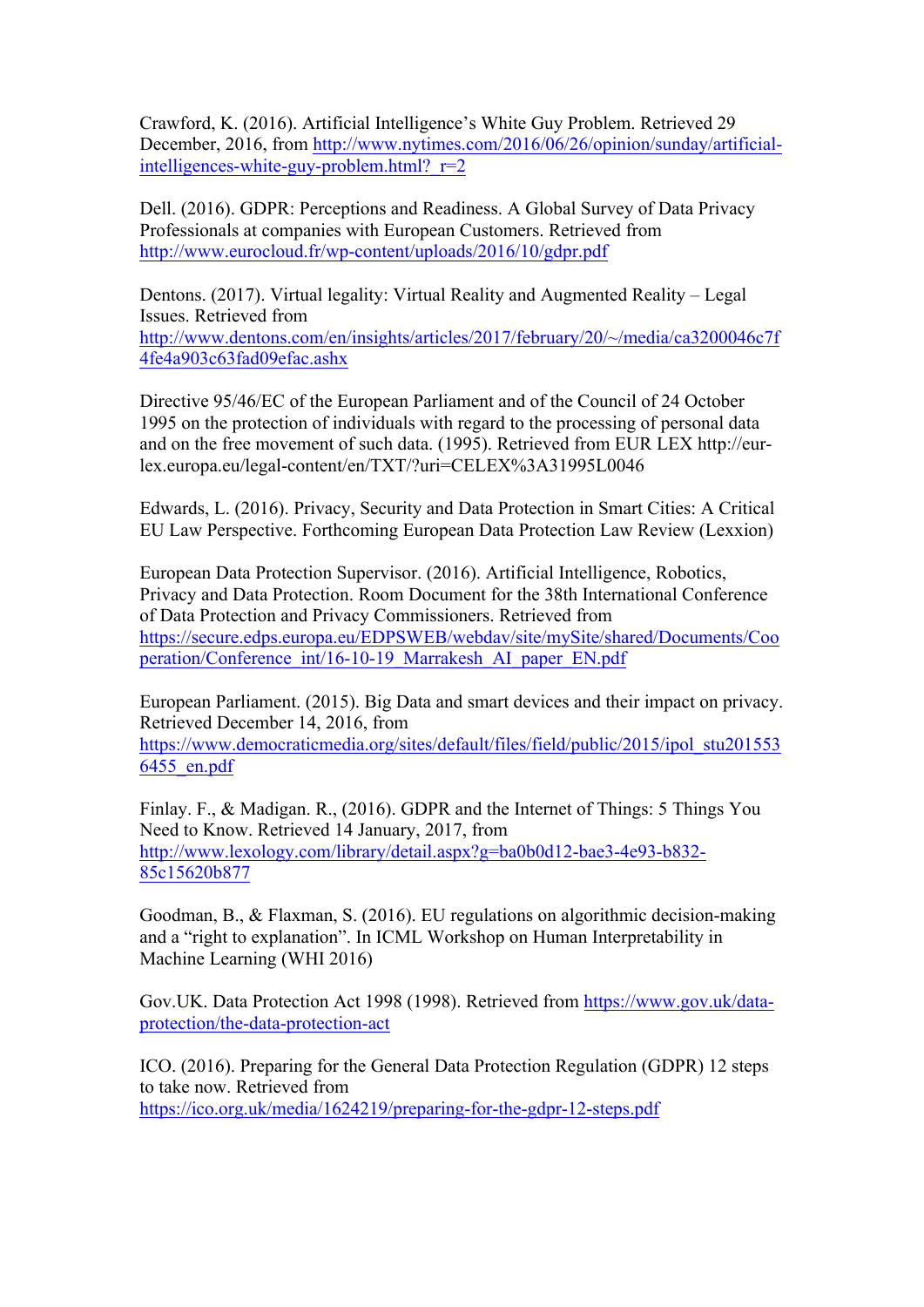ICO. (2017). Overview of the general data protection regulation (GDPR). Retrieved 30 January, 2017, from https://ico.org.uk/media/for-organisations/data-protectionreform/overview-of-the-gdpr-1-4.pdf

Kamarinou, D., Millard, C., & Singh, J. (2016). Machine Learning with Personal Data. Retrieved 27 December, 2016, from https://papers.ssrn.com/sol3/Delivery.cfm/SSRN\_ID2865811\_code1175289.pdf?abstr actid=2865811&mirid=1

Kerry, C., Blythe. F. & Long. W. (2016). How big will big data be under the GDPR?. IAPP. Retrieved 03 March, 2017, from https://iapp.org/news/a/how-big-will-big-databe-under-the-gdpr/

Kolah, A., & Foss, B. (2015). Unlocking the power of data under the new EU general data protection regulation. Journal of Direct, Data and Digital Marketing Practice, 16(4), 270–274. doi:10.1057/dddmp.2015.20

Laberis. B. (2016). The Onrushing Tsunami Known as the GDPR. Retrieved 20 March, 2017, from https://securityintelligence.com/the-onrushing-tsunami-known-asthe-gdpr/

Mayer-Schönberger, V., & Padova, Y. (2016). Regime change? Enabling Big Data through Europe's new Data Protection Regulation. The Columbia Science and Technology Law Review (Vol.XVII). Retrieved from http://www.stlr.org/cite.cgi?volume=17&article=SchonbergerPadova

Regulation (EU) 2016/679 of the European Parliament and of the Council of 27 April 2016 on the protection of natural persons with regard to the processing of personal data and on the free movement of such data, and repealing Directive 95/46/EC (General Data Protection Regulation). (2016). Retrieved from EUR LEX http://eurlex.europa.eu/legal-

content/EN/TXT/?qid=1481706421577&uri=CELEX:32016R0679

Rhoen, M. (2016). Beyond consent: improving data protection through consumer protection law. DOI: 10.14763/2016.1.404

Roesner, F. C., Denning, T., Kohno, T., Newell, B., & Calo, R. (2014). Augmented reality: Hard problems of law and policy. UbiComp 2014 - Adjunct Proceedings of the 2014 ACM International Joint Conference on Pervasive and Ubiquitous Computing, 1283-1288.

Tozen, D., & Mee. D. (2016). VR: Not all legal plain sailing ahead, Retrieved 30 November, 2016, from http://www.gamesindustry.biz/articles/2016-09-06-vr-not-all-legal-plain-sailing-ahead

Webber. M. (2016). The GDPR's impact on the cloud service provider as a processor. Retrieved from http://www.fieldfisher.com/media/3993765/the-gdprs-impact-on-thecloud-service-provider-as-a-processor-mark-webber-privacy-data-protection.pdf